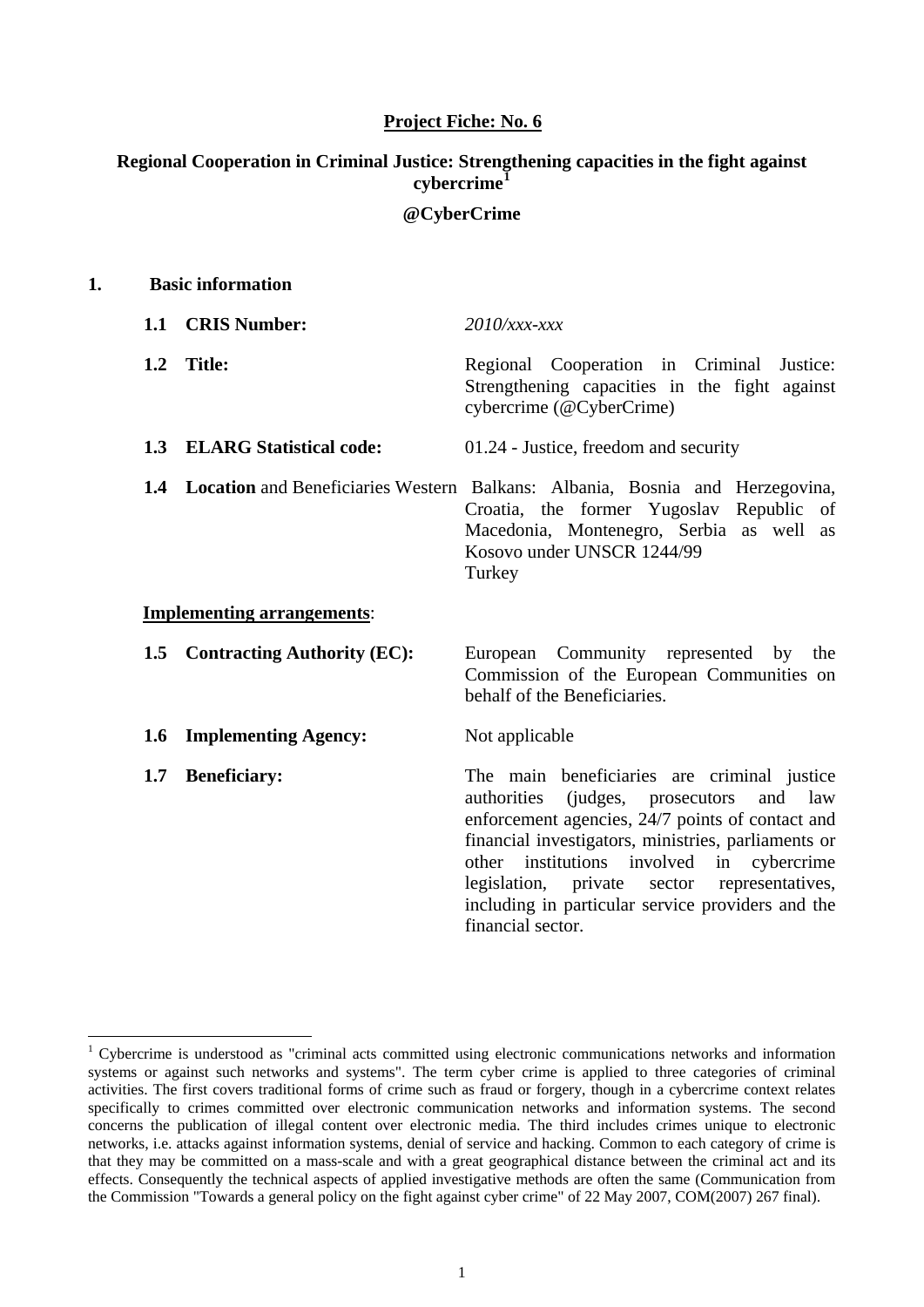# **Financing:**

| 1.8 Overall cost $(VAT excluded)^2$ :                               | EUR 2 777 778    |
|---------------------------------------------------------------------|------------------|
| 1.9 EC contribution:                                                | EUR 2 500 000    |
| 1.10 Final date for contracting:                                    | 30 November 2011 |
| <b>1.11 Final date for execution of contracts:</b> 30 November 2013 |                  |
| 1.12 Final date for disbursements:                                  | 30 November 2014 |

## **2. Overall Objective and Project Purpose**

## **2.1 Overall Objective**

Improve Beneficiaries' capacities to prevent and combat cyber crime.

## **2.2 Project purposes**

To strengthen cross-border and international operational cooperation between law enforcement and judicial authorities of the Beneficiaries and EU Member States in investigations and prosecutions of cybercrime.

# **2.3 Link with AP/NPAA / EP/ SAA[3](#page-1-1)**

This project takes into account the objectives and priorities set out in the European and Accession Partnerships with the Beneficiaries, which contain relevant provisions on justice, freedom and security and provide the long-term basis for continued cooperation in the field. The 2008 European and Accession Partnerships confirm the importance of regional cooperation in the fight against organised crime and terrorism.

Regarding regional issues and international obligations, the Beneficiaries still need to enhance cooperation with their neighbours, notably on cross-border cooperation, the fight against organised crime, trafficking and smuggling. In the context of organised crime, stronger trans-national cooperation should be ensured and the legal provisions prohibiting the extradition of nationals and as well as the transfer of serious criminal proceedings amended.

## *Albania*

In Albania organised crime remains a very serious problem. Efforts against organised crime remain hampered by corruption and weak witness protection. IT problems hinder the use of criminal intelligence. Strengthening the rule of law, reform of the judicial system and the fight against corruption and organised crime are key priorities of the reform process in Albania.

## *Bosnia and Herzegovina*

In the absence of a revised strategy, Bosnia and Herzegovina needs to prepare and implement all the action plans provided for by the national strategy to combat organised crime and corruption and

 $\overline{a}$  $2^2$  The total cost of the project should be net of VAT and/or other taxes. Should this not be the case, the amount of VAT and the reasons why it should be considered eligible should be clearly indicated.

<span id="page-1-1"></span><span id="page-1-0"></span> $3 AP = Accession$  Partnership; NPAA = National Programme for the Adoption of the Acquis (for Candidate Countries), National Action Plan (for Potential Candidates); EP= European Partnership; SAA = Stabilisation and Association Agreement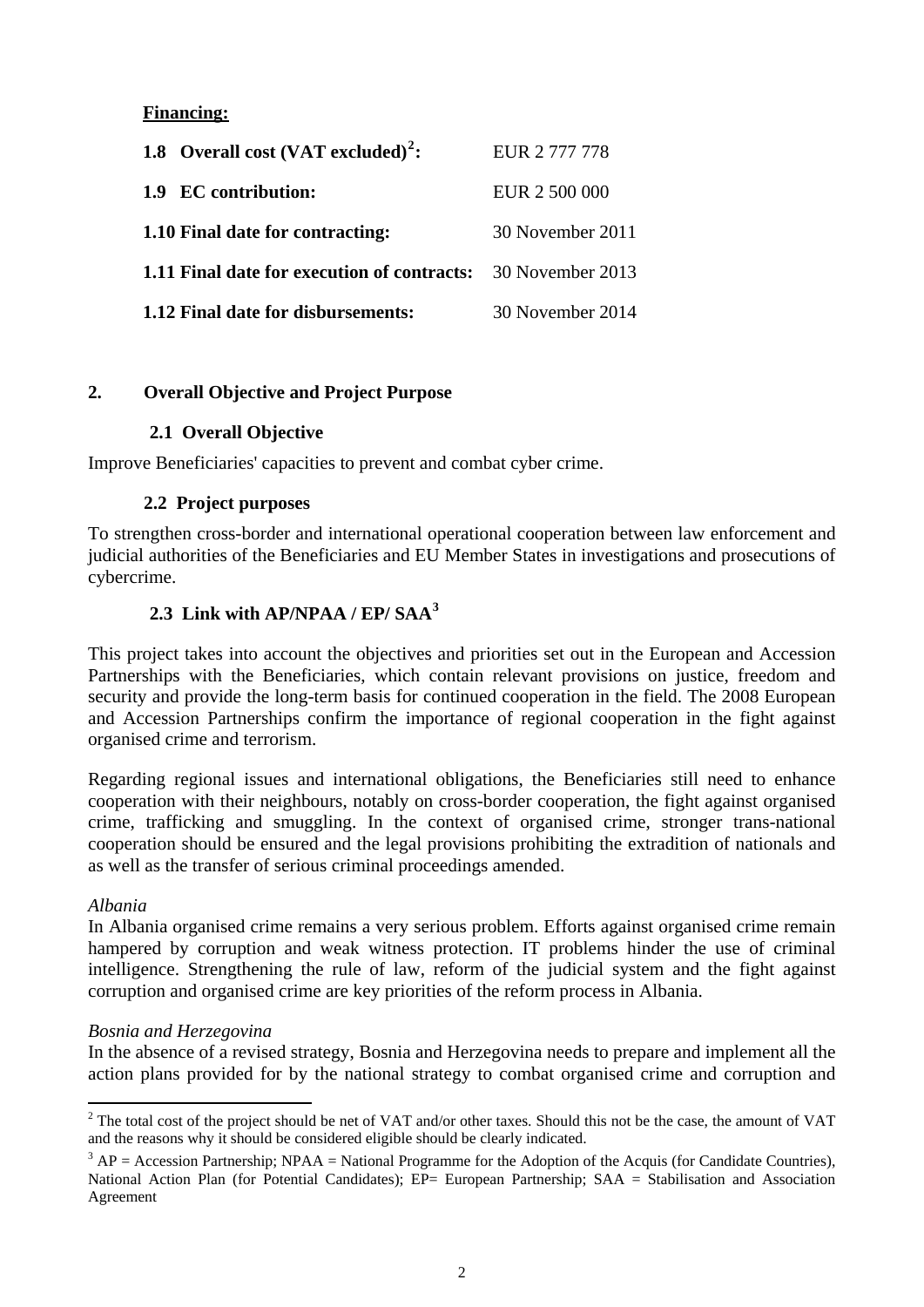reinforce international cooperation with law enforcement agencies, including the correct implementation of international conventions.

#### *Croatia*

Considerable efforts are still needed to ensure administrative and enforcement capacity, particularly in terms of inter-agency cooperation as well as to prevent corruption and to fight organised crime.

#### *Kosovo*

The fight against organised crime remains a major challenge. The legislative framework to tackle organised crime is still incomplete, particularly in the area of witness protection, undercover agents, confiscation of assets, the anti-mafia law and the law on organised crime itself. There is a need to improve the effectiveness of investigations of crime; strengthen investigative and internal control capacities of the Kosovo Police and strengthen its leadership; fight against organised crime and terrorism; further strengthen local capacity in the organised crime directorate within the Kosovo Police Service; and ensure that the Financial Intelligence Centre effectively fulfils its role in collecting and analysing data in relation to money laundering.

#### *Montenegro*

Money laundering remains an area of serious concern. Police capacities are limited and there is not yet a proper monitoring of financial transactions beyond the banking system, especially in relation to real estate and foreign investment. There is a need to further strengthen the professional capacity of the police, specialised training, and development of intelligence and risk analysis tools. Efforts to fight corruption and organised crime need to be enhanced. Montenegro has to establish efficient institutional mechanisms for inter-agency cooperation and to upgrade the capacity of the police department in the fight against organised crime; upgrade capacity to use special investigative means in line with appropriate guarantees and strengthen criminal intelligence; adopt the legislation and develop the capacity to seize assets and proceeds of crime; increase the efficiency of international cooperation and implementation of the relevant international conventions on terrorism and preventing and fighting organised crime; improve cooperation and the exchange of information between all branches of the security services and with other states; and prevent the financing and preparation of acts of terrorism.

## *Serbia*

Some progress has been made in fighting organised crime. However, organised crime continues to pose a serious problem for Serbia and more concerted efforts are needed. The action plan to implement the national strategy on fighting organised crime has not been adopted and the specialised police services lack the necessary capacity to carry out their duties fully. There has been little progress in the protection of personal data and current legislation is not in line with European standards. International police cooperation and the capacities of the specialised police services to investigate financial crime remain insufficient. Owing to the large number of police departments involved in the fight against organised crime, internal coordination is a challenge. Final convictions in organised crime cases are rare. A common database on information related to organised crime has not been set up. Preparations in the area of the fight against organised crime remain at an early stage, which is a matter of concern and affects the rule of law and the business environment.

## *The former Yugoslav Republic of Macedonia*

Police cooperation and fight against organised crime remains a serious concern in the country. The former Yugoslav Republic of Macedonia needs to further intensify the fight against organised crime, notably by increasing the number of investigations with the use of special investigative measures and by creating an integrated intelligence system for inter-agency use in the fight against organised crime, including trafficking in human beings, arms and drugs. An action plan for setting up a National Intelligence Database (NID) to connect law enforcement agencies is currently being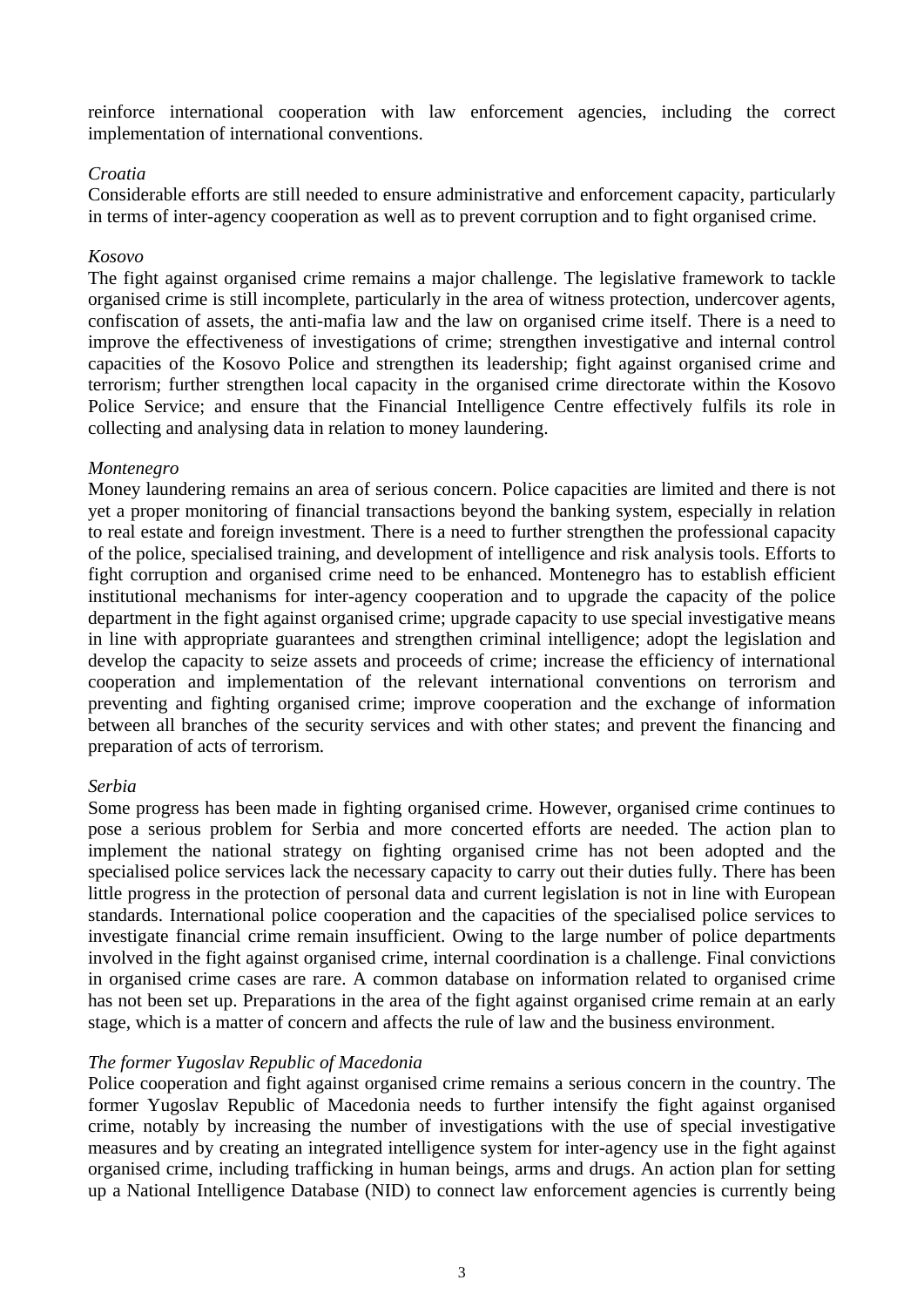implemented. The feasibility study has already been finalised and approved and the tender procedures for the setting up of the NID are planned to start by the end of 2009. Amendments to the Criminal Code including, among others, provisions relevant for the implementation of the Council of Europe Convention on Cybercrime and its Additional Protocol on Racism and Xenophobia are currently undergoing parliamentary procedures.

# *Turkey*

According to the latest Progress Report, key pending issues are related to effective implementation of relevant Council of Europe conventions, especially on mutual legal assistance and on extradition. Turkey has not signed key international conventions, such as the Second Additional Protocol to the Council of Europe Convention on mutual legal assistance or the Convention on cybercrime. Following adoption of a Law on cybercrime, an internet department was established under the telecommunications authority to take charge of monitoring, supervision and coordination and some implementing legislation was adopted.

This project proposal addresses the areas defined in the revised Accession Partnership (AP) and the National Program for the Adoption of the Acquis (NPAA) for Turkey's accession to the EU, as follows:

Link with AP: The Accession Partnership Document (2008) states as Short-Term Priorities, under Chapter 24 "Justice, freedom and security section": Implement the national strategy on organised crime; strengthen the fight against organised crime, drugs, trafficking in persons, fraud, corruption and money-laundering.

Link with NPAA: Priority 24.1 – Strengthening and improving the judicial and administrative capacity of the law enforcement forces and continuing to adopt, implement status and function of these bodies to meet EU Standards.

# **2.4 Link with MIPD**

The IPA Multi-beneficiary Multi-annual Indicative Planning Document (MIPD)  $2009-2011^4$  $2009-2011^4$ , section 2.3.1.3.3 – Fight against organised crime, corruption, terrorism, trafficking and smuggling, identifies support for regional cooperation between law enforcement agencies and judicial authorities to fight organised crime and terrorism, complementing efforts at a national level, particularly as it facilitates networking and sharing of best practices and lessons learned in the region. More specifically, the MIPD mentions that regional judicial cooperation programme will support enhanced cooperation in prosecution and investigation on criminal matters, the development of efficient communication procedures and mechanisms to exchange information and transfer proceedings, mutual assistance in penal matters, the approximation of judicial systems and legal frameworks towards EU standards and the *acquis,* networking as well as sharing of best practices and lessons learned in the region, the establishment of harmonised guidelines and protocols for the sharing of relevant information across borders thus building upon the achievements made by national projects and other regional initiatives.

# **3. Description of project**

# **3.1 Background and justification**

*Organised crime and cybercrime* 

<span id="page-3-0"></span><sup>4</sup> COM(2009) 4518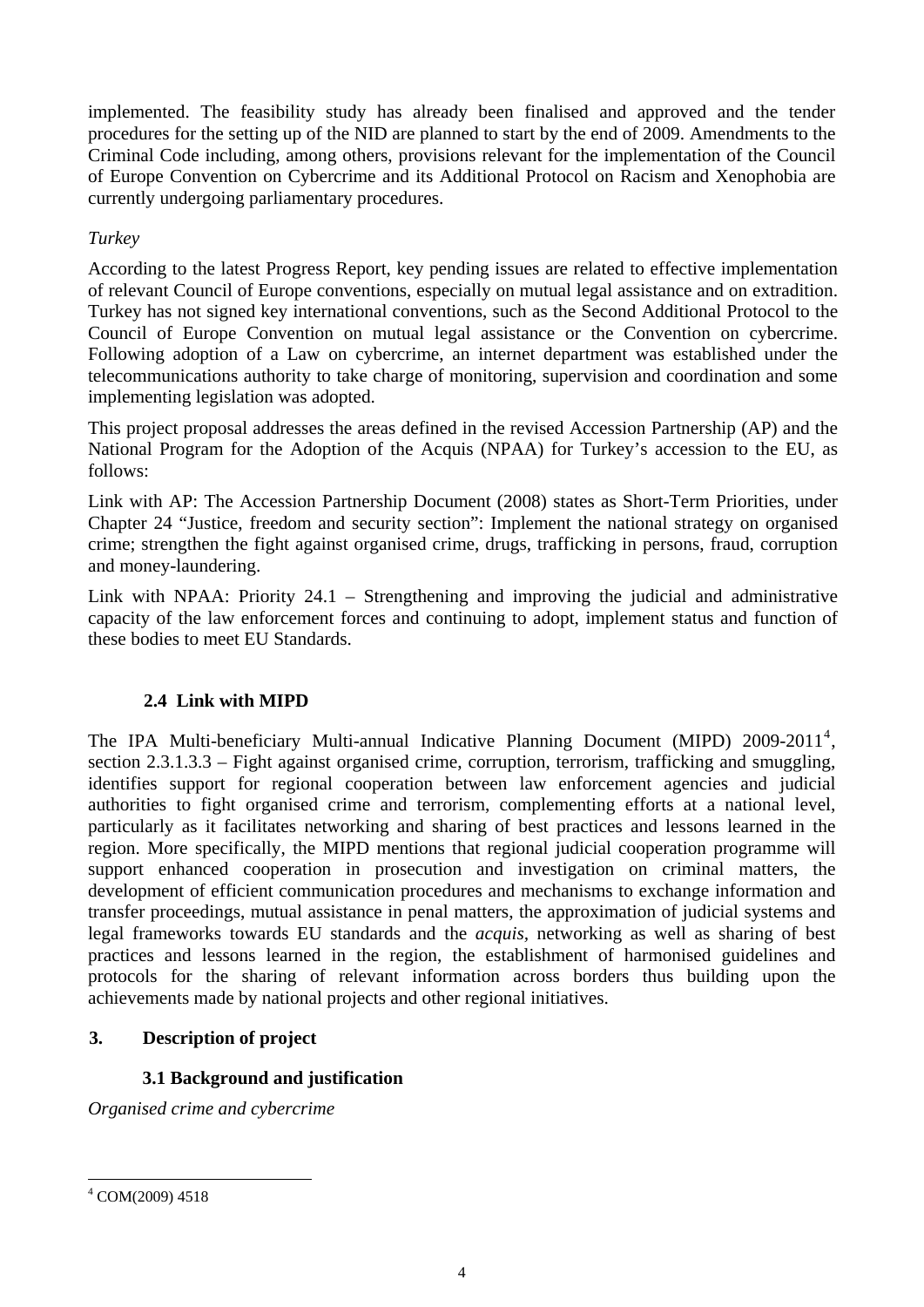Given the reliance of societies on information and communication technology, cybercrime is of increasing concern to many countries, including the Beneficiaries. Since serious and any other crime involve in many cases the use of Information and Communication Technologies (ICT) in one way or the other, law enforcement and criminal justice authorities need to be able to deal with electronic evidence. Furthermore, cybercrime is increasingly organised and aimed at generating criminal proceeds. Links between organised crime and cybercrime include that:

- ICT facilitate offences by organised criminal groups and networks, in particular economic crime;
- ICT create vulnerabilities at all levels of society and the economy that are exploited by criminal groups;
- ICT facilitate logistics, anonymity and reduce risks of criminal groups;
- ICT are used for money laundering;
- ICT facilitate global outreach of criminal groups:
- ICT shape criminal groups that increasingly take the form of networks.

Another risk is the terrorist use of the internet and threats against ICT. This may take the form of denial of service, attacks against critical infrastructure, recruitment, training or propaganda for terrorism, financing of terrorism or the use of ICT by terrorist groups for logistical purposes. Measures against organised and economic crime and other forms of serious crime, including terrorism, therefore need to include measures against cybercrime. As cybercrime is the most transnational of all crimes, efficient regional and international cooperation is required.

# *Convention on Cybercrime[5](#page-4-0)*

The Communication from the Commission "Towards a general policy on the fight against cyber crime" of 22 May 2007<sup>[6](#page-4-1)</sup> and the Justice and Home Affairs Council Conclusions of 8-9 November 2007 expressed strong support to the Council of Europe Convention on Cybercrime in Europe and elsewhere around the world<sup>[7](#page-4-2)</sup>. Furthermore, the Council conclusions of 27 November 2008 on a concerted work strategy and practical measures against cybercrime<sup>[8](#page-4-3)</sup> state that that it is important to combat the various elements of cybercrime and invite the Member States and the European Commission to determine a joint working strategy, taking into account the content of the Council of Europe Convention on Cybercrime.

The Convention on Cybercrime serves as a framework of reference, and provides for:

Substantive criminal law issues, that is, conduct that constitutes a criminal offence (illegal access and interception, system and data interference, misuse of devices, child pornography, computer-related fraud and forgery, copyright infringements and others);

<sup>&</sup>lt;sup>5</sup> (CETS No.: 185) The Convention is the first international treaty on crimes committed via the Internet and other computer networks, dealing particularly with infringements of copyright, computer-related fraud, child pornography and violations of network security. It also contains a series of powers and procedures such as the search of computer networks and interception. Its main objective, set out in the preamble, is to pursue a common criminal policy aimed at the protection of society against cybercrime, especially by adopting appropriate legislation and fostering international co-operation. The Convention on Cybercrime is the predominant European and international instrument in this field. 6  $6^{\circ}$  COM(2007) 267 final

<sup>&</sup>lt;sup>7</sup> Council: i) Underlines the confidence placed in the Council of Europe Convention of 23 November 2001 on Cybercrime, supports and encourages implementation of the measures thereof and calls for the widest possible participation by all countries; ii) Attaches the greatest importance to promoting cooperation with non-member countries in preventing and combating cybercrime, more specifically, given the pivotal role of the Council of Europe Convention on Cybercrime by supporting the introduction of that globally oriented legal framework, in liaison with the Council of Europe, especially in countries where development and technical assistance is being provided.

<span id="page-4-3"></span><span id="page-4-2"></span><span id="page-4-1"></span><span id="page-4-0"></span><sup>8</sup> OJEU2009/C 62/05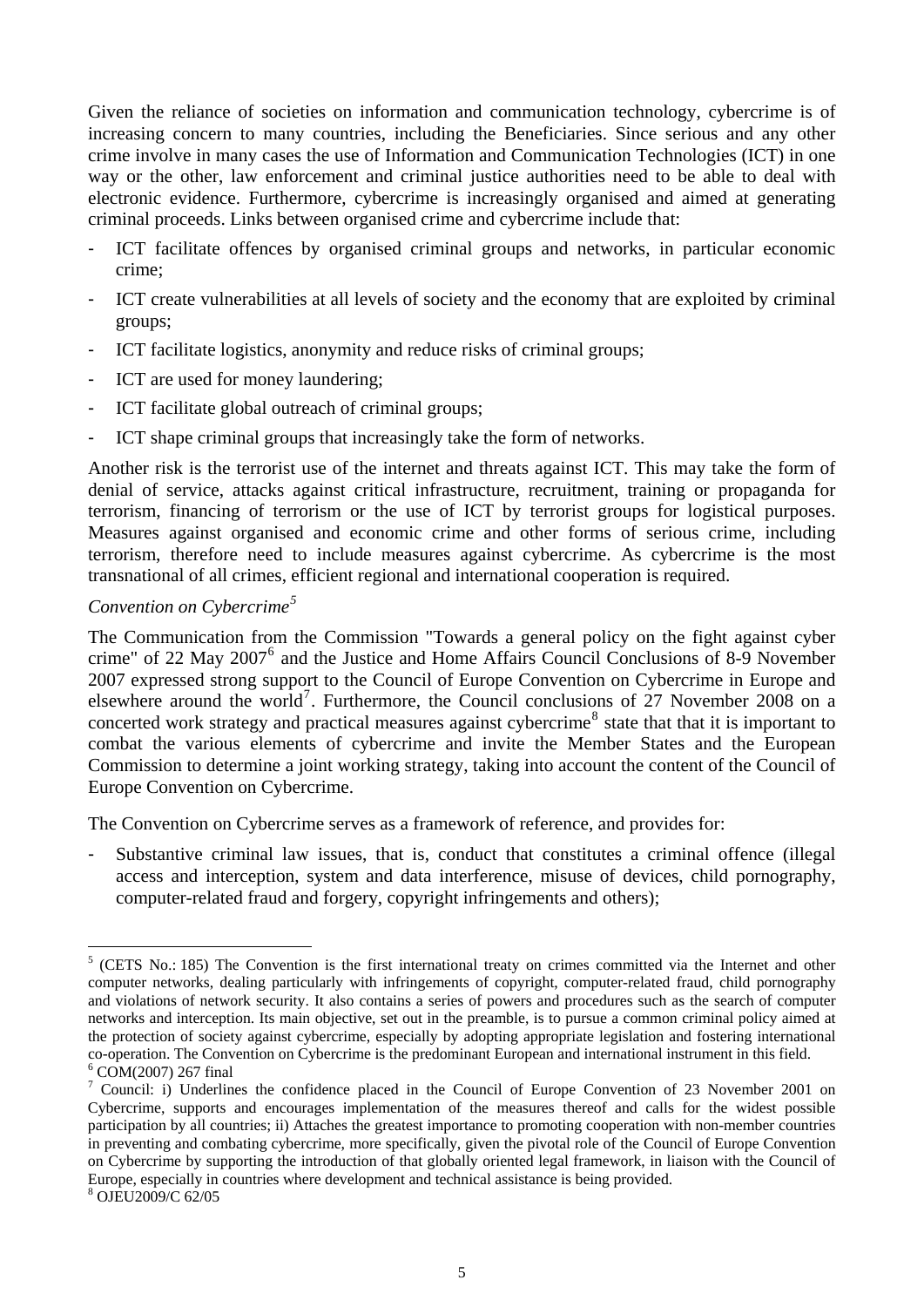- Procedural law issues, that is, measures for more effective investigations of any offence committed by means of a computer system or evidence of which is in electronic form. These procedural measures can, for example, be used in the case of terrorism, money laundering, trafficking in human beings, corruption or other serious crimes where ICT are involved (ie involvement of electronic evidence of the crime).
- Efficient international cooperation with general principles of cooperation (that is, general principles on international cooperation, principles related to extradition, principles related to mutual legal assistance, spontaneous information etc.) as well as specific provisions for more effective cooperation. These permit parties to the Convention to apply procedural tools also internationally. This Section also provides for the creation of a network of contact points which are available on a 24/7 basis to facilitate rapid cooperation.

## *Regional law enforcement and judicial cooperation*

Regional law enforcement and judicial cooperation constitute an important part of the efforts to increase the efficiency of the fight against organised crime, in particular considering the transnational nature of cyber crime. Regional actions in the fight against cyber crime are essential not only between the Beneficiaries, but also with international partners.

The Communication from the Commission on the Western Balkans of 5 March 2008<sup>[9](#page-5-0)</sup> outlines that cooperation in the field of justice, freedom and security, notably in combating organised crime and corruption, are of particular importance for the Western Balkans and a core priority for their European agenda. The fight against corruption and organised crime is also defined as a top priority in the Enlargement Strategy and Main Challenges  $2008-2009$ <sup>[10](#page-5-1)</sup>. The Justice and Home Affairs Council meeting of 4-5 June 2009 took note of the EU Strategy and Action Plan to Combat Terrorism, in particular the importance to prevent the development of violent extremist websites. Terrorism and organised crime represent one of the most serious attacks on democracy, the rule of law and the area of freedom and security, whose development and reinforcement are essential EU objectives.

## **3.2 Assessment of project impact, catalytic effect, sustainability and cross border impact**

*Added value:* Considering that cybercrime is the most transnational of all crimes, efficient regional and international cooperation is required. International prosecutions on the basis of cross-border law enforcement cooperation need to be increased through the strengthening of cross-border and international operational cooperation between law enforcement and judicial authorities of the Beneficiaries and EU Member States in investigations and prosecutions of cybercrime. Full implementation of the Convention on Cybercrime will also allow the Beneficiaries to cooperate with other non-European countries that are parties to the Convention and that are major stakeholders with regard to information and communication technologies. As most forms of crime today entail evidence on computer systems, the project will allow criminal justice authorities to cooperate with each other more effectively not only with regard to cybercrime in the narrow sense but also with respect to many other types of serious crime.

*Impact:* The project will have major impact on a variety of sectors varying from commerce to public order and to national security. In addition, transnational and cross border security will be considerably improved. Another important impact is that fight against cybercrime will be strengthened as the Beneficiaries will have a stronger and harmonised legal framework, up-to-date practices, well-trained staff and better skilled investigators, prosecutors and judges, closer cooperation between law enforcement and internet service providers, active 24/7 points of contact

<span id="page-5-0"></span><sup>9</sup> COM(2008) 127, 05.03.08

<span id="page-5-1"></span><sup>10</sup> COM(2008) 674 final, 05.11.08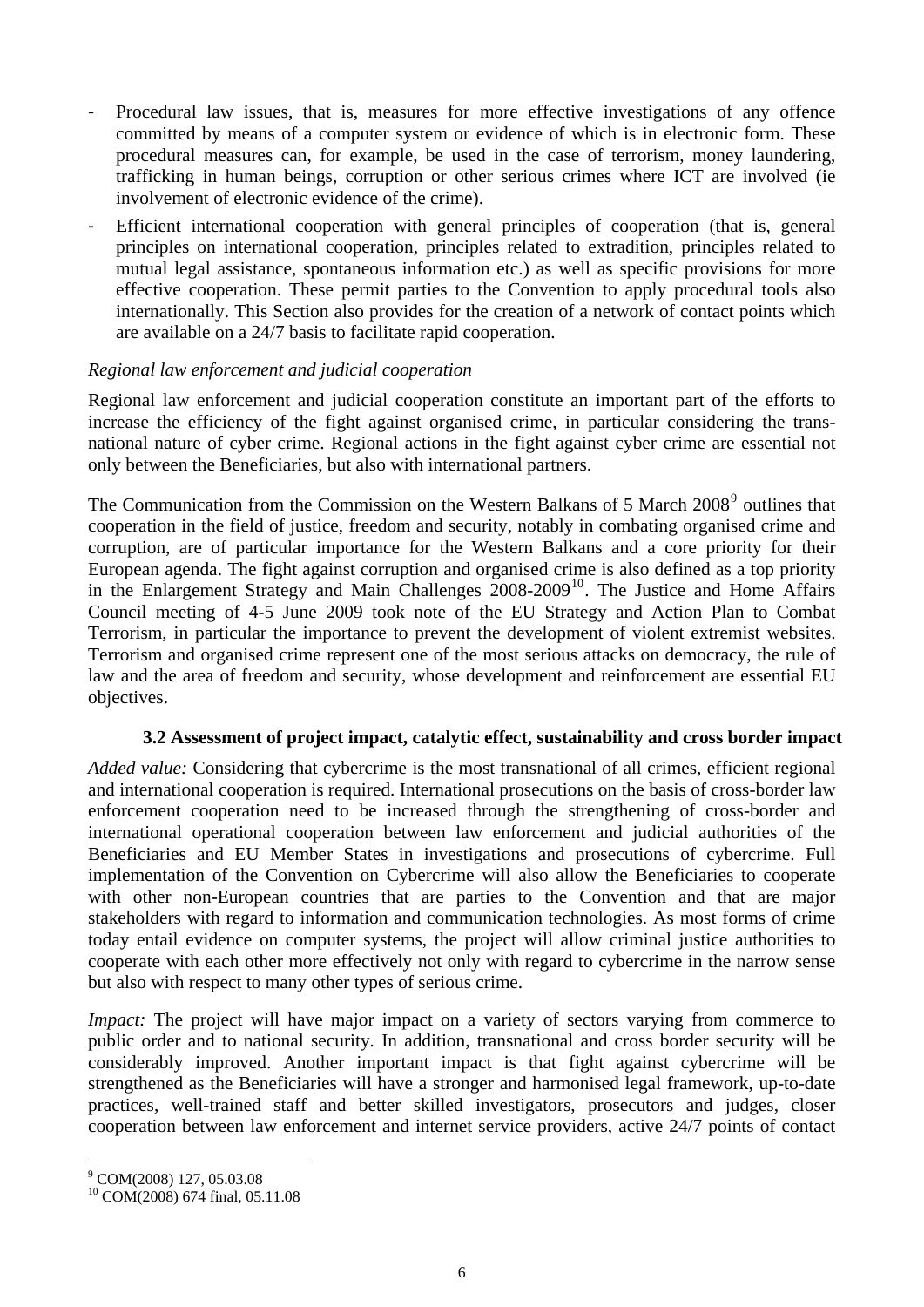and a full implementation of the Convention on Cybercrime. This will increase the security of information and communication technologies and thus contribute to enhanced trust in the information society.

The project will be regularly monitored and the performance evaluated to allow for the relevant readjustments. Action plans should be developed to assess progress. Several methods will be used to conduct performance monitoring, in particular regular implementation reviews on specific objectives and related activities and results and external monitoring via the European Commission Results Oriented Monitoring. Regular briefing sessions and reports are planned. Evaluation during implementation and/or at the end of the project may also take place.

Given the amount of coordination and information exchange required to counteract organised crime successfully, wide-ranging international support is crucial to establish effective prevention and response mechanisms. The project will contribute positively to coordination at a regional level although actual results in terms of impact in countering such crime are difficult to evaluate.

*Catalytic effect:* Most Beneficiaries are already members of international organisations and all have a good number of bilateral cooperation agreements. Training, study tours, workshops and seminars organised under this project will contribute to increasing interaction between the relevant services in each Beneficiary and across the region. The project should also be seen as a strong regional catalytic tool for law enforcement cooperation and for the identification and neutralisation of common cyber threats related to organised crime and terrorism. Strengthening the administrative and investigative capacities will also accelerate investigations, national and international cooperation among law enforcement agencies and the judicial authorities.

The project is highly appropriate to address social-cultural aspects. The fight against cyber crime is not only for the benefit of the Beneficiaries' authorities but also for their citizens who are increasingly participating in the information society. Given the nature of modern organised crime, and in particular cyber crime, the project is also highly beneficial for neighbouring countries and those countries that are linked with the criminal operations.

*Sustainability:* The potential sustainability of this project will vary in the region, depending upon the related stages of development of the services, local funding capacities and operational capabilities in terms of equipment and the need for extensive external/international support. The implementation of the project should result, *inter alia*, in amended/drafted laws, bylaws, strategy, action plans and working standards in accordance with the *acquis*, increased number of staff trained and working groups continuously functional and making decisions, opinions, proposals etc.

Ownership will depend on the relative development of each Beneficiary regarding, not least the capabilities of their laws, structures and services to fight organised crime.. Local personnel must be as far as possible involved at both national and regional levels.

## **3.3 Results and measurable indicators**

Improved capacity and facilitated coordination and operational cooperation between law enforcement and judicial authorities of the Beneficiaries and EU Member States to fight cybercrime.

## **Specific results**

## **Results and measurable indicators in relation to activity 1**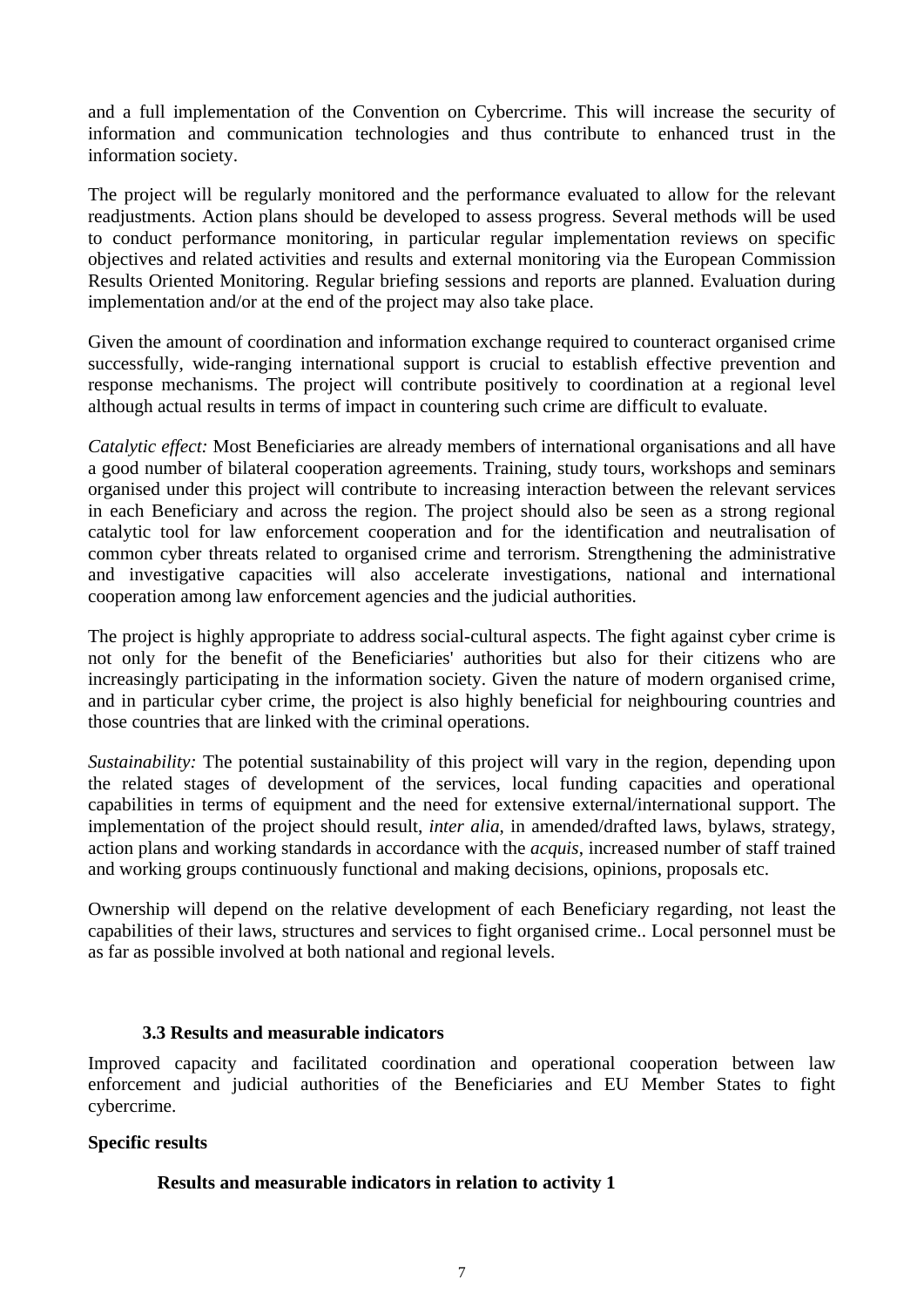<span id="page-7-0"></span>**1.** *Harmonisation of legislation.* Amendments are available to bring relevant legislation fully in line with the EU *acquis,* in particular the Convention on Cybercrime and its Protocol on Xenophobia and Racism and related international standards on data protection, and thus harmonisation of legislation among the Beneficiaries.

Measurable indicators:

- Number and quality of laws drafted and adopted;
- Compliance of (draft) domestic legislation with the EU *acquis,* in particular the Convention on Cybercrime and its Protocol;
- Number of workshops organised and legal opinions prepared.

# **Results and measurable indicators in relation to activity 2**

**2.** *Regional law enforcement and judicial cooperation.* Enhanced cross-border and international operational law enforcement and judicial cooperation, including exchange of information and best practices, for the purposes of investigations or proceedings concerning criminal offences related to cybercrime<sup>[11](#page-7-0)</sup> and electronic evidence (extradition, mutual assistance, 24/7 contact point network for information exchange, cooperation between high-tech crime units).

# Measurable indicators:

- Ratio of prosecutions and convictions for cyber crime (before and after the project);
- Number of cases where Beneficiaries cooperate with each other in cyber crime criminal proceedings;
- Number and timeliness of requests sent/received by 24/7 points of contact, and police units;
- Number and timeliness of requests for judicial cooperation sent/received by prosecutors, courts, Ministries of Justice;
- Number of joint initiatives/operations developed;
- Comparative analyses and exchange of experience on the functioning of hightech crime units.

# **Results and measurable indicators in relation to activity 3**

**3.** *Cybercrime training platform*. Pilot cybercrime training platform created and coordinated and interlinked training programmes for law enforcement authorities, prosecutors and judges from the Beneficiaries concerning investigation procedures, prosecution and adjudication of criminal offences related to cybercrime organised, in cooperation and coordination with Europol.

# Measurable indicators:

- Number of persons trained;
- Quality and dissemination of training material;
- Training concepts developed and adopted for law enforcement, prosecutors and judges in coordination with the Europol training working group;
- Training materials available and translated for law enforcement, prosecutors and judges;
- Number of pilot training events organised;
- Level of institutionalisation of training platform and related cybercrime training.

<sup>&</sup>lt;sup>11</sup> Reference to Chapter 3 of the Convention of Cybercrime: International cooperation.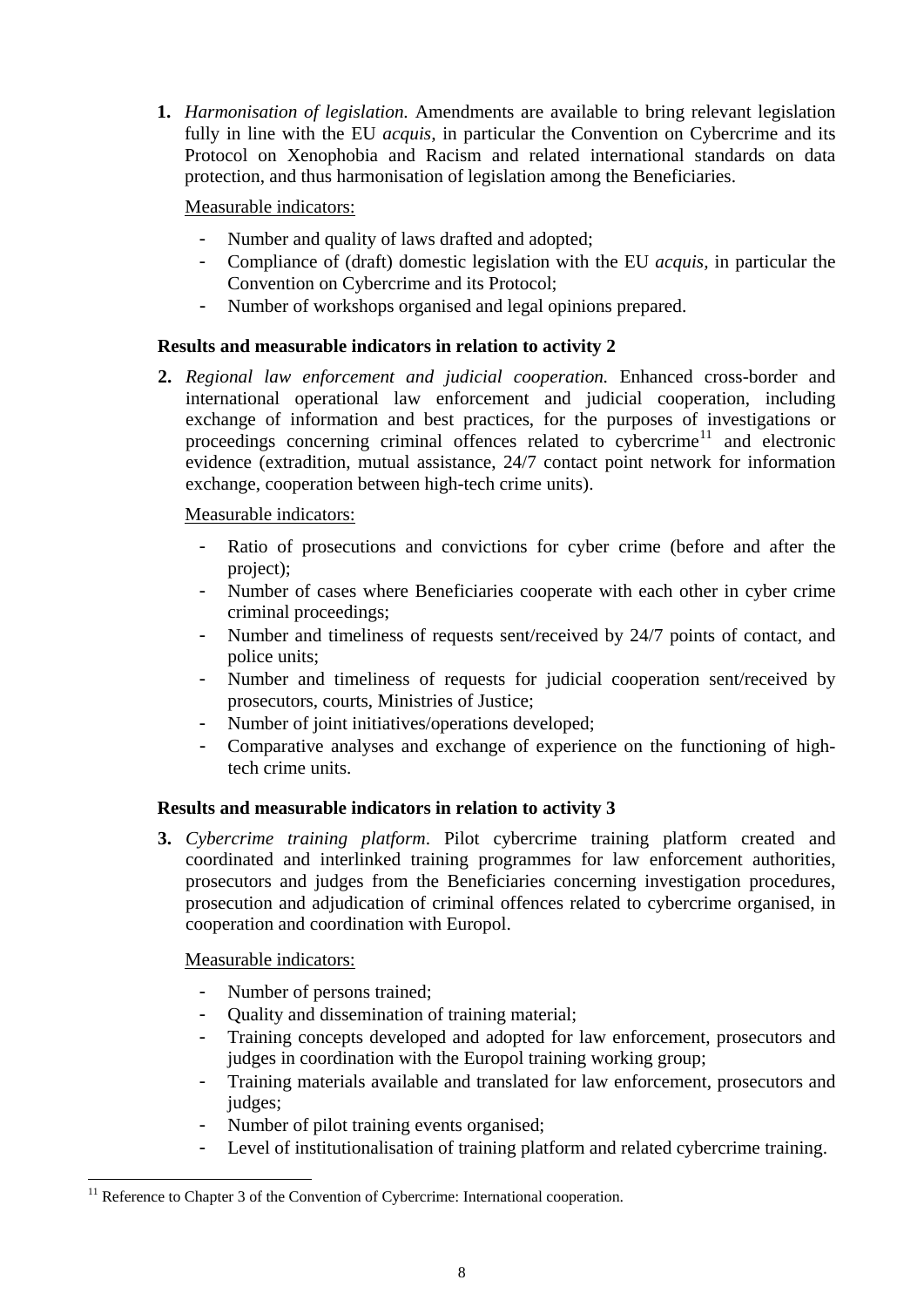## **Results and measurable indicators in relation to activity 4**

**4.** *Financial investigations*. Capacities of financial investigators, Financial Intelligence Units (FIU), and/or relevant law enforcement units in charge of fighting against cyber criminals in following crime proceeds on the internet improved and their cooperation with the financial sector strengthened.

## Measurable indicators:

- Number of financial investigators who have received training in special procedures in cyber crime investigation;
- Number of financial investigations related to the internet;
- Agreements concluded between high-tech crime units, FIUs and the financial sector;
- Number of regional events to exchange good practices.

## **Results and measurable indicators in relation to activity 5**

**5.** *Cooperation between law enforcement experts and Internet Service Providers* (ISPs) in investigations related to cybercrime through the application of national legislation and other relevant international instruments reinforced (cross-sector information exchange will be considered also in the light of existing rules on data protection).

## Measurable indicators:

- Memoranda of understanding between ISPs and law enforcement agreed upon in each Beneficiaries;
- Level of implementation of the law enforcement ISP guidelines of the Council of Europe and the JAI Council conclusions of November 2008;
- Number and timeliness of requests sent/received by law enforcement to ISPs;
- Number of regional events to exchange good practices and facilitate cooperation.

# **3.4 Activities:**

- **Activity 1:** Review legislation against the Convention on Cybercrime of the Council of Europe, organise workshops on cybercrime legislation, and regional/international conferences on good practices regarding cybercrime legislation.
- **Activity 2:** Develop cross-border and international operational law enforcement and judicial cooperation and networking among the Beneficiaries, and with EU Member States, through the strengthening of the capacities of the 24/7 international police contact point network for information exchange, sharing of best practices and lessons learned, the establishment of harmonised law enforcement standards and procedures, for the purposes of investigations or proceedings on criminal offences related to cybercrime; carry out studies and organise regional workshops to prepare an analysis of high-tech crime units and draft recommendations for their strengthening.
- **Activity 3:** Set-up a pilot cybercrime training platform for law enforcement experts on cybercrime investigations and forensic computing from the Beneficiaries, in cooperation with experts from EU Member States, as well as from Europol, the European Police College (CEPOL), and the European Judicial Training Network (ETJN), develop training concepts and organise training for prosecutors and judges on cybercrime investigations and electronic evidence.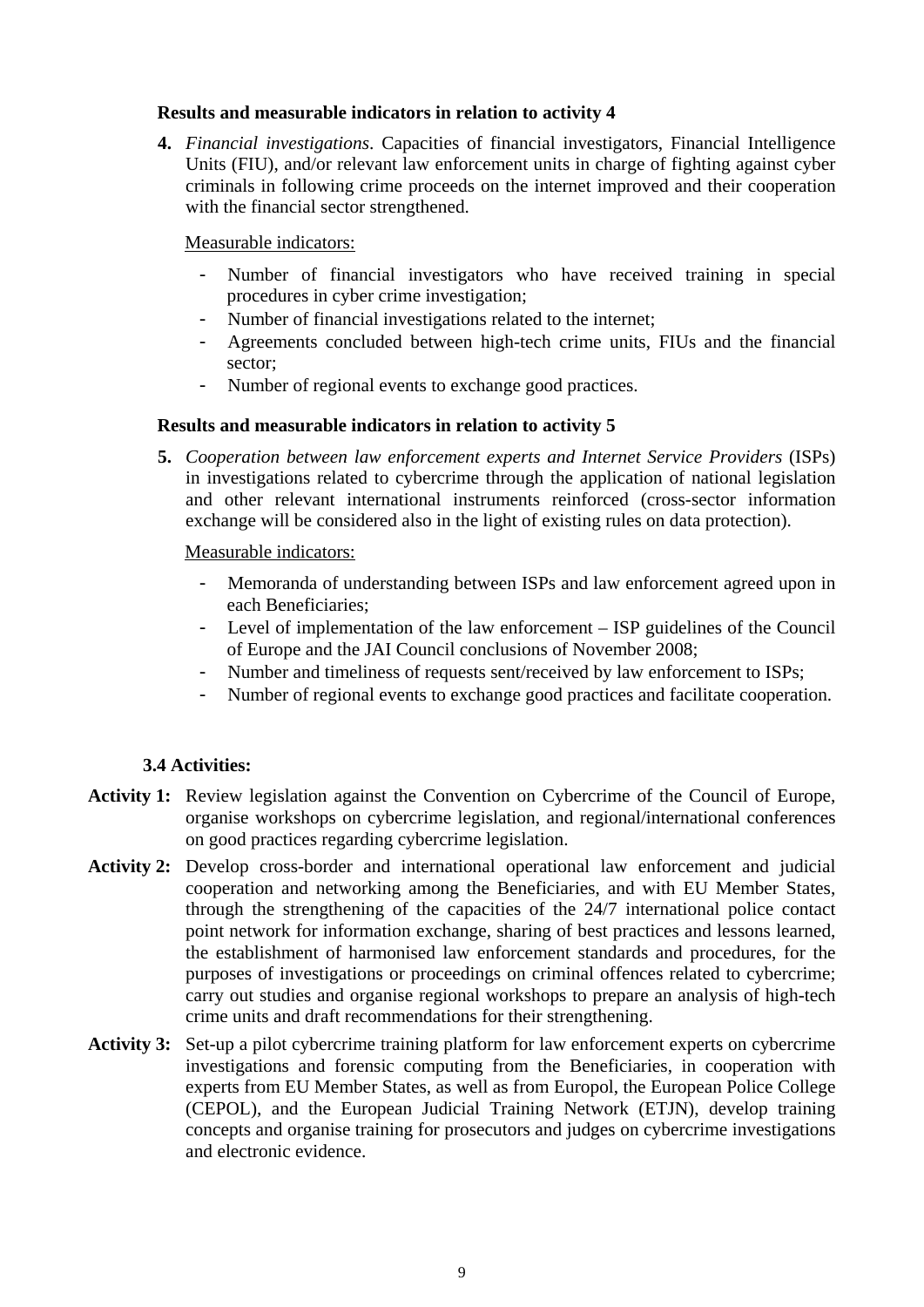- <span id="page-9-0"></span>**Activity 4:** Upgrade the capacity of financial investigators and officials of Financial Intelligence Units (FIU) providing training on analysis and investigation of criminal proceeds flows on the internet involving the Beneficiaries, organising workshops in financial investigation involving information and communication technologies, developing cooperation procedures/agreements between financial investigators, FIU and the private sector (including financial sector).
- **Activity 5:** Organise seminars on cooperation methods between law enforcement authorities and Internet Service Providers (ISPs), workshops for law enforcement authorities to develop methods for cooperation with Internet Service Providers and vice-versa, including training on data protection standards in the Beneficiaries, seminars on the establishment of formal partnerships between law enforcement authorities and ISPs.

## **3.5 Linked activities**

## *Prior and ongoing Regional or IPA Multi-beneficiary Programmes*

The CARDS regional project 2002 – 2003 "*Development of Reliable and Functioning Policing Systems and Enhancing of Combating Main Criminal Activities, and Police Cooperation - CARPO*" provided assistance in developing reliable policing systems and tools against economic and organised crime in the Western Balkans. Important components of that project were the strengthening of capacities for financial investigations, for cross-border cooperation as well as for the use of special investigative techniques.

The ongoing CARDS 2006 regional project "*Support to Prosecutors' Network in South Eastern Europe*" includes a small number of activities related to cooperation against cybercrime (ie training on cybercrime for prosecutors and judges; enhancing the effectiveness of international co-operation against cybercrime).

The ongoing 30-month CARDS 2005 regional project, "*ILECUs*", supports the creation of special international law enforcement coordination units in the Beneficiaries with a view to supporting the exchange of information in international investigations and facilitating contacts on an operational level. These units will be integrated in national criminal intelligence models and supported by proper data protection and confidentiality regimes.

The ongoing CARDS 2006 regional project "*Development of monitoring instruments for judicial and law enforcement institutions in the Western Balkans*" will assess and commence improvement of the collection, analysis and use of police and judicial statistics.

## *National programmes and donor activities*

 $\overline{a}$ 

Important police development actions, focusing on operational capacities, have been undertaken under EU Member States bilateral assistance. Networks of liaison officers drawn from the EU Member States have been established in the Beneficiaries. Police and judicial reform projects are also implemented at national level under the EC Twinning mechanism. Interpol, Europol, Eurojust, CEPOL, ETJN as well as the SECI Centre closely cooperate with EU Member States and are developing cooperation and working arrangements with the Beneficiaries in the area of police and criminal justice cooperation inter alia to fight organised crime in the region, including 'computer crime<sup> $12$ </sup>. Other financial measures support the development of key capacities in each Beneficiary including setting up financial intelligence units and specialised teams of prosecutors and judges to deal with organised crime cases.

<sup>&</sup>lt;sup>12</sup> In the Europol Convention 'computer crime' is listed as 'serious form of international crime which Europol could deal with in addition to those already provided for in Article 2(2) in compliance with Europol's objective as set out in Article 2'. The general competence of Eurojust covers, inter alia, computer crime.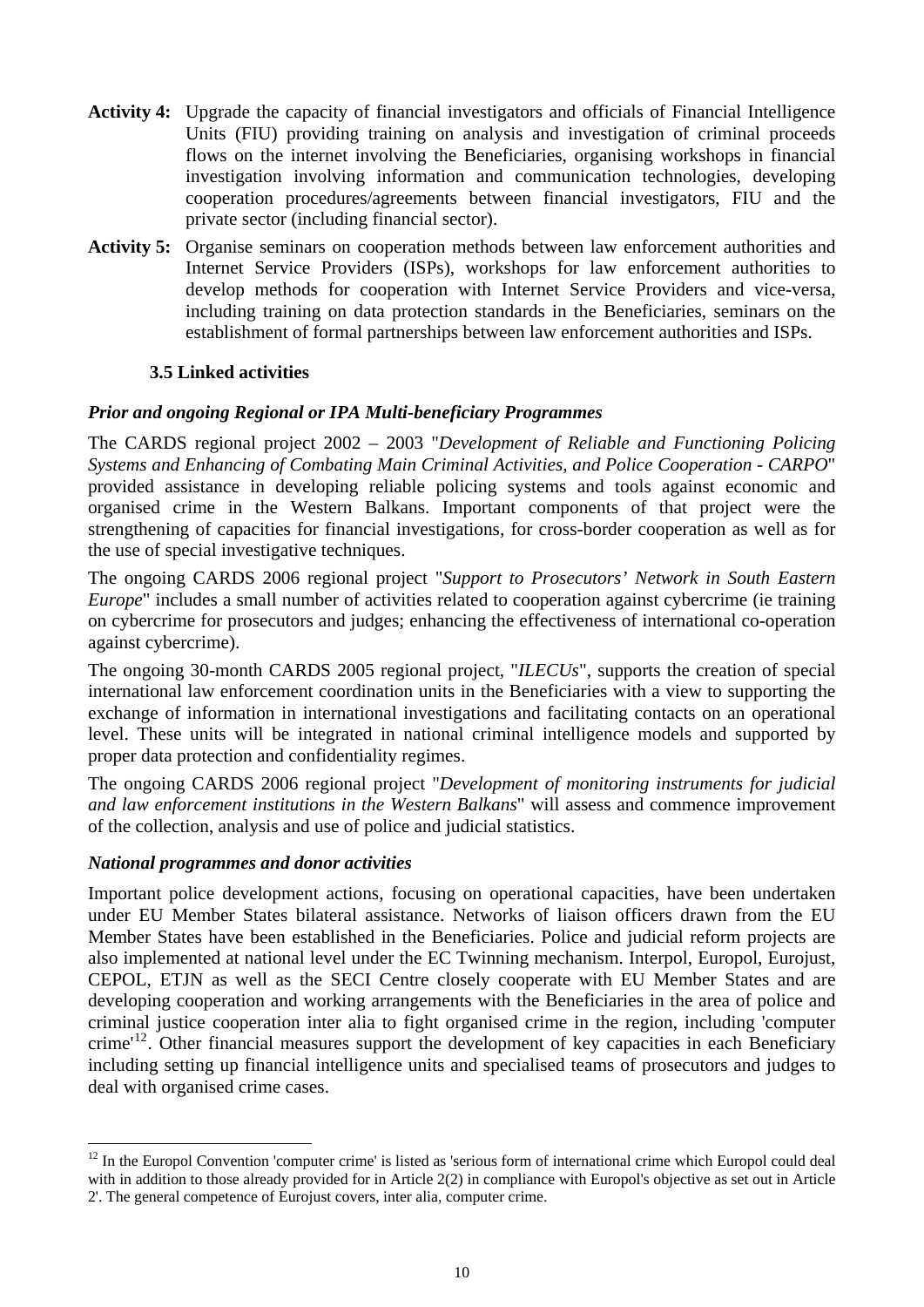<span id="page-10-0"></span>As regards other European and international tools and legal instruments touching upon issues related to cybercrime, special attention and focus are to be devoted to the predominant work of the Council of Europe, in particular the Convention on Cybercrime which entered into force on 1 July  $2004<sup>13</sup>$  $2004<sup>13</sup>$  $2004<sup>13</sup>$ . The Convention contains common definitions of different types of cyber crime and lays the foundation for a functioning judicial cooperation between contracting states. A project against cybercrime implemented by CoE worldwide came to an end in February 2009. The second phase has started in March 2009 and will end in June 2011.

The European Commission has actively participated in international fora and cooperation initiatives, i.e. the G8 Lyon-Roma High-Tech Crime Group and Interpol-administered projects. The Commission is in particular closely following the work of the network of contact points which are available on a 24/7 basis to facilitate rapid international cooperation. The G8 network constitutes a mechanism to expedite contacts between participating states, with 24-hour points of contact for cases involving electronic evidence, and those requiring urgent assistance from foreign law enforcement authorities.

## *EC national programmes (CARDS, IPA)*

## *Albania*

The EU is providing technical assistance to the Albanian state police in order to bring them closer to EU standards. With EUR5.5 million, the EC is supporting the police assistance mission of the European Community to Albania ("PAMECA III"), which aims to improve the performance of the Albanian state police structures and to improve the trust of the Albanian citizens into the police force. The project, which shall be implemented until 2011, continues in the light of previous programmes, PAMECA I & II. Assistance has also been provided to the National Agency for Information Society (NAIS) in formulating proposals to the Ministry of Justice for amendments of the Penal Code and Penal Procedure Code in order to implement the Convention on Cybercrime; the proposed amendments were compliant with the EU *acquis*. The proposals have been adopted by the Ministry of Justice and were submitted to Parliament in early October 2008. Parliament adopted the proposed amendments on 27 November 2008.

## *Bosnia and Herzegovina*

Activity 4 (Upgrade the capacity of financial investigators and officials of Financial Intelligence Units) of the Multi-beneficiary IPA 2010 programme "Regional Cooperation in Criminal Justice: Strengthening capacities in the fight against cybercrime" could be linked to the IPA 2007 national programme "Joint Training of SIPA Financial Intelligence Unit and Crime Investigation Unit, Prosecutors, Financial Regulatory Agencies and Institutions" aiming at strengthening the capacity of the Financial Intelligence and Criminal Investigation Units' (FIU and CIU) in investigating money laundering and financing cases and improving the cooperation with Prosecutors and financial regulatory agencies in cases of money laundering and financing terrorism

## *Croatia*

The IPA 2009 HR2009-01-36-01 national programme, entitled "Capacity Building in the Field of Fight against Sexual Exploitation and Sexual Abuse of Children, and on Police Assistance to Vulnerable Crime Victims" has a significant "cyber crime" dimension, related to child pornography.

## *The former Yugoslav Republic of Macedonia*

Police, anti-money laundering and anti-corruption as well as judicial reform projects are implemented at a national level but none of these projects are specifically dealing with cyber crime.

## *Montenegro*

<sup>&</sup>lt;sup>13</sup> Albania, Bosnia and Herzegovina, Croatia, Serbia and the former Yugoslav Republic of Macedonia have ratified the Convention. Montenegro has signed it, whereas Turkey is expected to do so soon.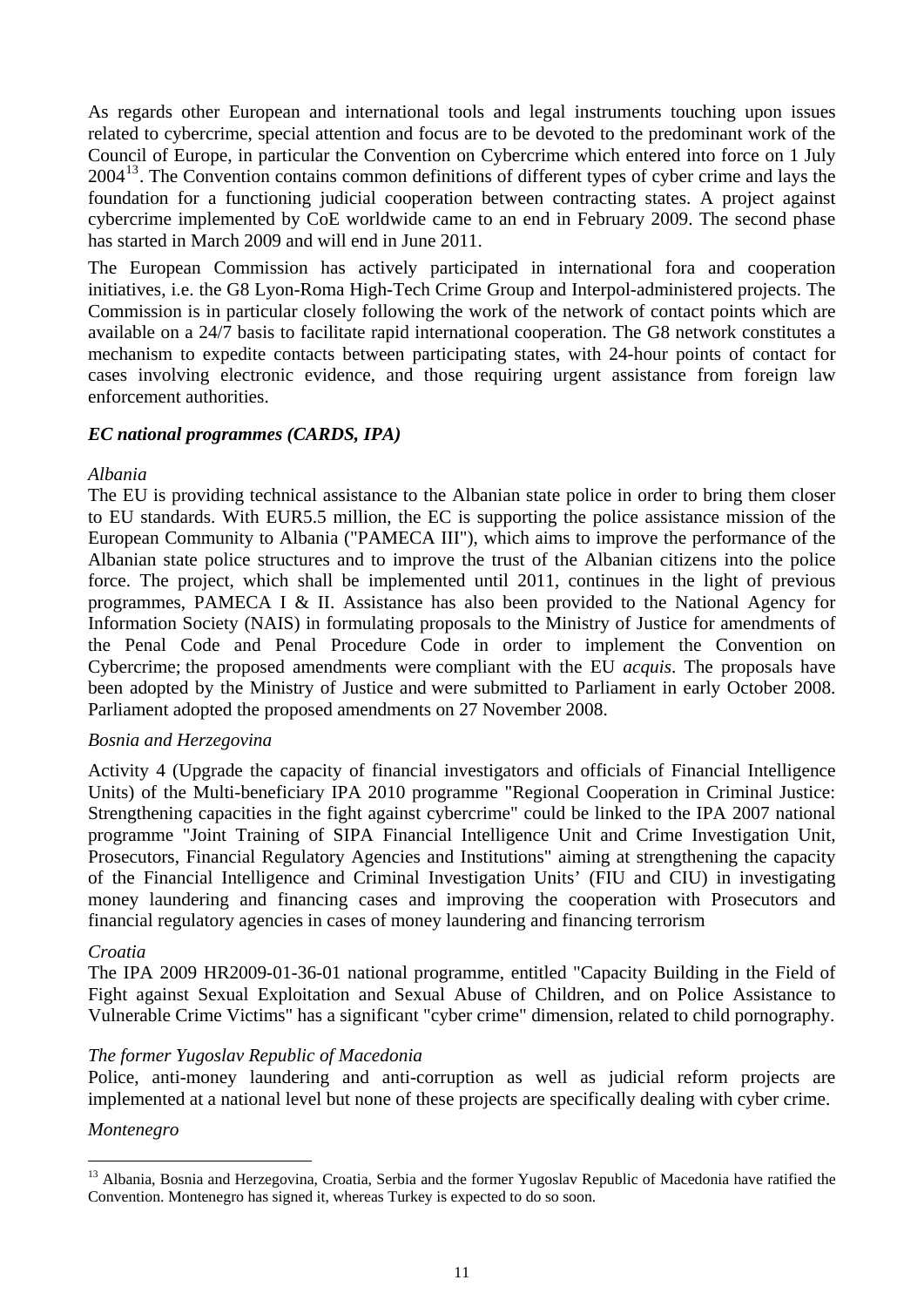Police, anti-money laundering and anti-corruption as well as judicial reform projects are implemented at a national level but none of these projects are specifically dealing with cyber crime.

## *Kosovo*

Police, anti-money laundering and anti-corruption as well as judicial reform projects are implemented at a local level but none of these projects are specifically dealing with cyber crime. Nevertheless, it is relevant to mention that the European Union Rule of Law Mission in Kosovo (EULEX) is the largest civilian mission launched under the European Security and Defence Policy (ESDP). It assists and supports the Kosovo authorities in the rule of law area, specifically in the police, judiciary and customs areas. It is a technical mission which monitors, mentors and advises. One of the strategic goals of EULEX is to ensure that cases of war crimes, terrorism, organised crime, corruption, inter-ethnic crimes, financial/economic crimes and other serious crimes, as well as property related issues, are properly investigated, prosecuted, adjudicated and enforced according to the applicable law.

# *Serbia*

The joint EC/Council of Europe PACO Serbia Project against Economic Crime (December 2005 – May 2008) contained a specific component on cybercrime. As a result, Serbia ratified the Convention on Cybercrime in March 2009 and established specialised police, prosecution and judicial offices for cybercrime.

## *Turkey*

The IPA 2009 twinning programme "Strengthening the Capacity against Cybercrime" aims to improve the investigative capacity of law enforcement authorities, adjudication capacity of criminal justice authorities by training and to enhance cooperation between national and international public and private sector bodies against cybercrime including exchange of information, expertise, best practices and to contribute to the implementation of the action plan against organised crime. Other completed projects that have directly or indirectly dealt with organised crime and cyber crime are: "Strengthening the Fight against Money Laundering"; "Strengthening the Fight against Organised Crime"; "Strengthening the struggle against money laundering, financial sources of crime and the financing of terrorism"; "Enhancement of the professionalism of the Turkish Gendarmerie in its law enforcement activities".

# **3.7 Lessons learned**

*Operational activities:* According to the various evaluations and CARDS Monitoring reports, it is necessary to intensify the support to regional operational activities. Operational means, including the safe and secure exchange of data, for increased cross-border cooperation should be developed according to the EU best practices.

*Ownership*: 'Ownership' of the projects should be secured at an early stage of the programming process. For the Multi-Beneficiary IPA 2010 "Regional Cooperation in Criminal Justice: Strengthening capacities in the fight against cybercrime (@CyberCrime)" programme coordination and involvement of the Beneficiaries was ensured at the identification phase of the project idea.

*Implementation*: Although a broad range of specific expertise is required for the regional projects, the contracting of consortia with too many partners for the coming police and judicial cooperation projects should be avoided, as the projects will have a specific and targeted approach, and coordination efforts should not be unnecessarily complicated by a saturation of partners.

*Integrated national strategies*: An integrated national strategy against organised crime and terrorism is needed, with coordination and cross–sectoral cooperation mechanisms, and with a strong supportive international component.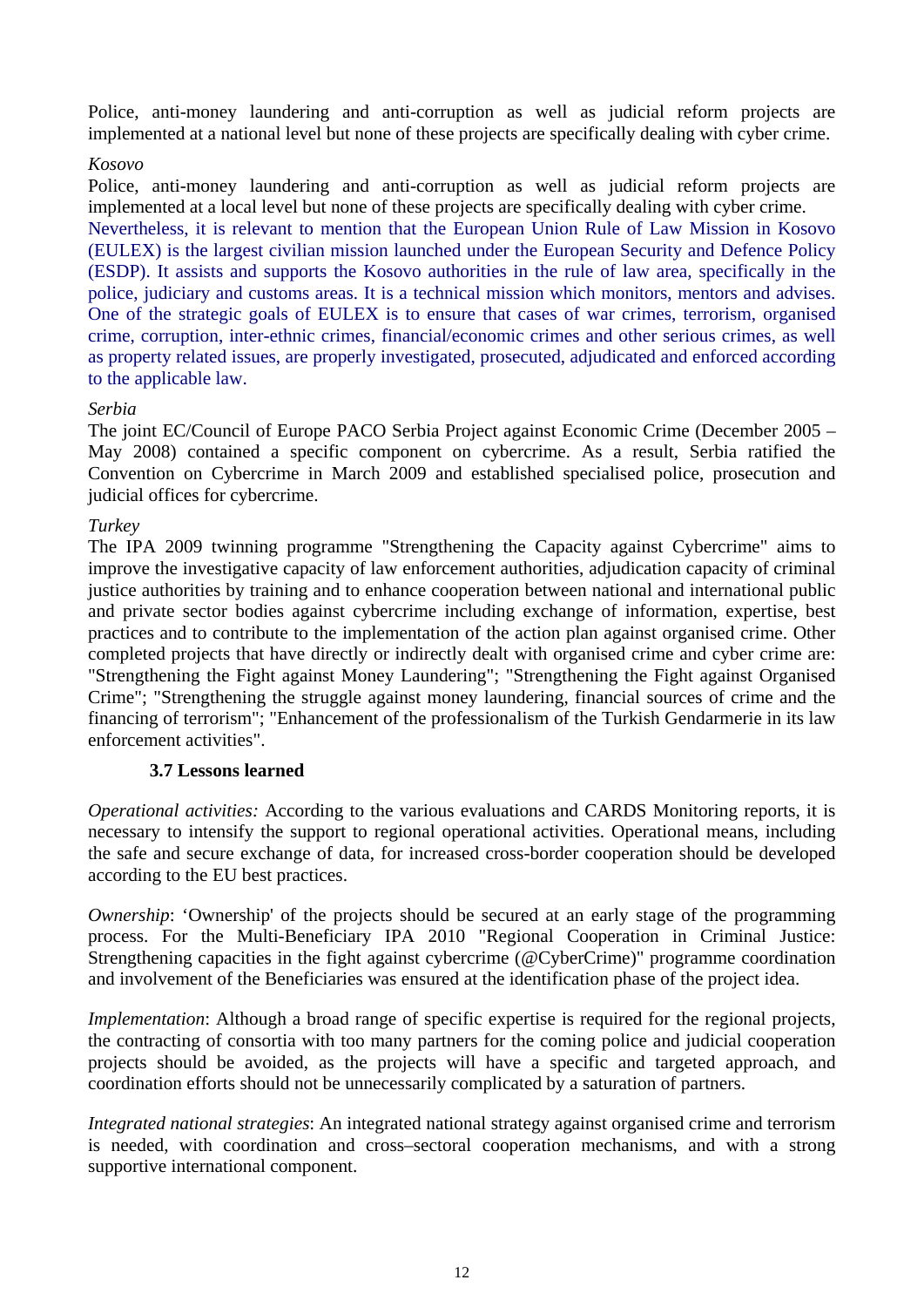<span id="page-12-0"></span>*Ensure sustainability*: Police and judicial staff must not only be trained to a high professional level, but also empowered to continue professional work once the programme ends. Proper handover of necessary equipment, information, documentation, curricula etc must be ensured. [14](#page-12-0)

*Avoid duplication:* In order to avoid duplication and unnecessary cost, the best use of existing judicial and law enforcement tools and networks of national bodies has to be considered instead of creating new ones. Functional, thematic cross border networks of law enforcement authorities shall be reinforced to more effectively combat serious crime and prevent terrorism.

*When to create new networks:* Creation of new networks should be avoided in the field of witness protection. Existing networks and institutions already in charge of cross border co-operation should be supported so that they increase cooperation in the field of witness protection. In general where a gap is identified, programmes should facilitate the creation of regional networks for stakeholders (police, prosecutors, judges) and support the development of other regional and national initiatives in this area. Networks of stakeholders should serve, *inter alia*, as focal points for collecting and disseminating best practices and lessons learned.

*Assess state of play*: Rather than starting with an overall objective for the region as a whole and then applying a standard methodology, the programme shall start, in collaboration with the Beneficiaries, with assessing the current situation in the Beneficiaries and then tailor the appropriate regional approach based upon their specificities and needs.

*Tailored made approach and synergies*: The different stages of readiness of the Beneficiaries shall be taken into account during implementation. The project shall draw on the experience of the most advanced Beneficiaries in the alignment process to the *acquis* and develop synergies among them.

*Resources and equipment*: The most efficient use of available resources should be ensured, rather than providing new hardware. "While many police services will have legitimate requirements for infrastructure and equipment to support capacity-building, such equipment should only be supplied to meet requirements clearly identified in a needs assessment and an accompanying development plan. This should be clearly communicated at the outset of any reform programme or the promise of material resources may detract from or undermine the more pressing business of institutional reform"[15](#page-12-0).

<sup>&</sup>lt;sup>14</sup> OSCE, Implementation of Police-Related Programmes, Lessons Learned in South-Eastern Europe, SPMU Publication Series Vol. 7, Vienna, December 2008

<sup>&</sup>lt;sup>15</sup> OSCE, Implementation of Police-Related Programmes, Lessons Learned in South-Eastern Europe, SPMU Publication Series Vol. 7, Vienna, December 2008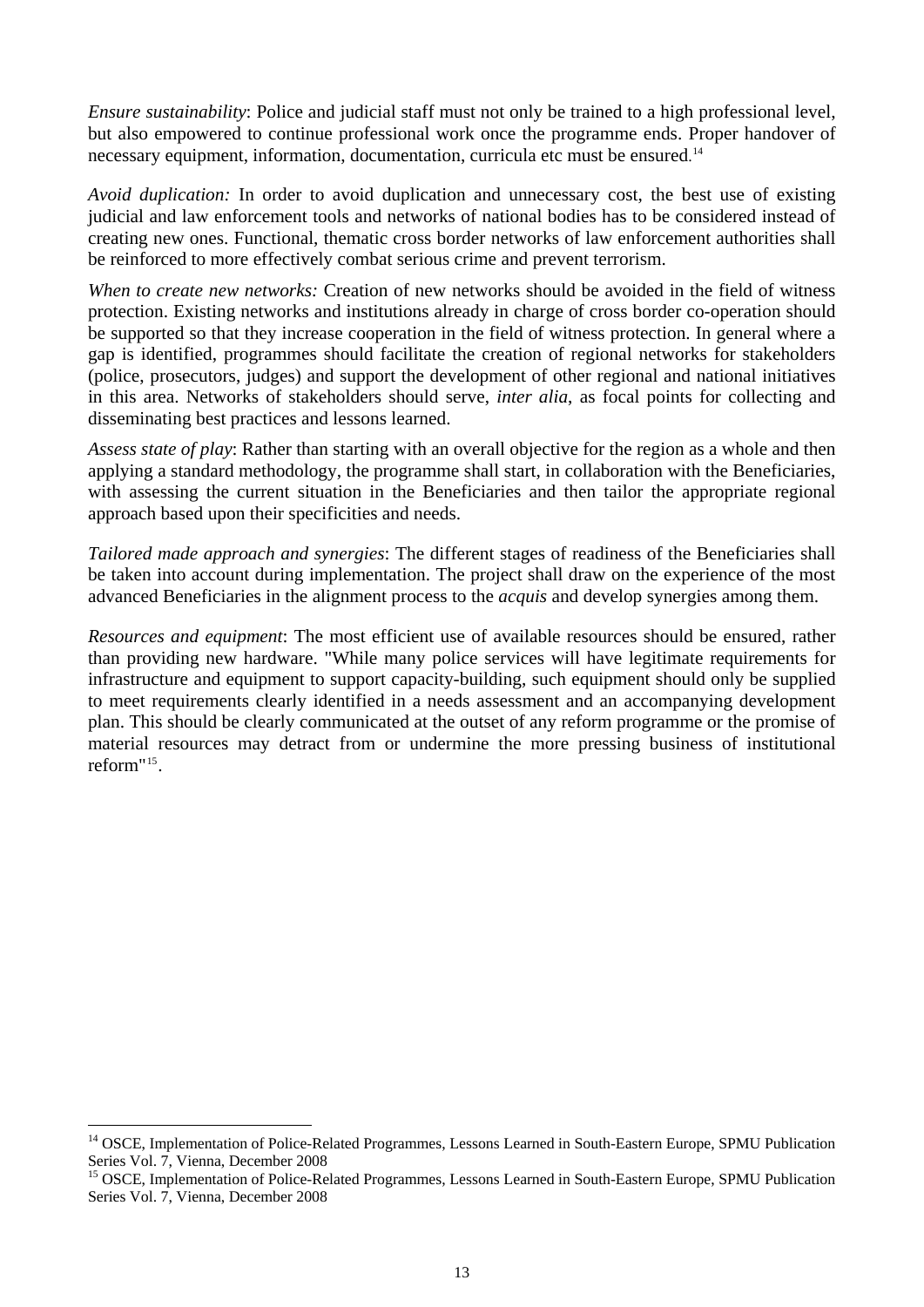# **4. Indicative Budget (amounts in EUR)**

|                      |                  |                   |                                 | <b>SOURCES OF FUNDING</b> |                                                                      |                                          |       |                              |                                                  |                           |                   |                 |
|----------------------|------------------|-------------------|---------------------------------|---------------------------|----------------------------------------------------------------------|------------------------------------------|-------|------------------------------|--------------------------------------------------|---------------------------|-------------------|-----------------|
|                      |                  |                   | <b>TOTAL EXP.RE</b>             |                           | <b>IPA COMMUNITY</b><br>NATIONAL CONTRIBUTION<br><b>CONTRIBUTION</b> |                                          |       |                              | PRIVATE CONTRIBUTION<br><b>GRANT BENEFICIARY</b> |                           |                   |                 |
| <b>ACTIVITIES</b>    | <b>IB</b><br>(1) | <b>INV</b><br>(1) | <b>EUR</b><br>$(a)=(b)+(c)+(d)$ | <b>EUR</b><br>(b)         | % (2)                                                                | Total<br><b>EUR</b><br>$(c)=(x)+(y)+(z)$ | % (2) | Central<br><b>EUR</b><br>(x) | Regional/<br>Local<br><b>EUR</b><br>(y)          | IFIs<br><b>EUR</b><br>(z) | <b>EUR</b><br>(d) | % (2)           |
| Contract 1           | X                |                   | 2 777 778                       | 2 500 000                 | 90                                                                   |                                          |       |                              |                                                  |                           | 277 778           | 10              |
| TOTAL IB             |                  |                   | 2 777 778                       | 2 500 000                 | 90                                                                   |                                          |       |                              |                                                  |                           | 277 778           | 10              |
| <b>TOTAL INV</b>     |                  |                   |                                 |                           |                                                                      |                                          |       |                              |                                                  |                           |                   |                 |
| <b>TOTAL PROJECT</b> |                  |                   | 2 777 778                       | 2 500 000                 | 90                                                                   |                                          |       |                              |                                                  |                           | 277 778           | 10 <sup>1</sup> |

Amounts net of VAT

(1) In the Activity row use "X" to identify whether IB or INV

(2) Expressed in % of the **Total** Expenditure (column (a))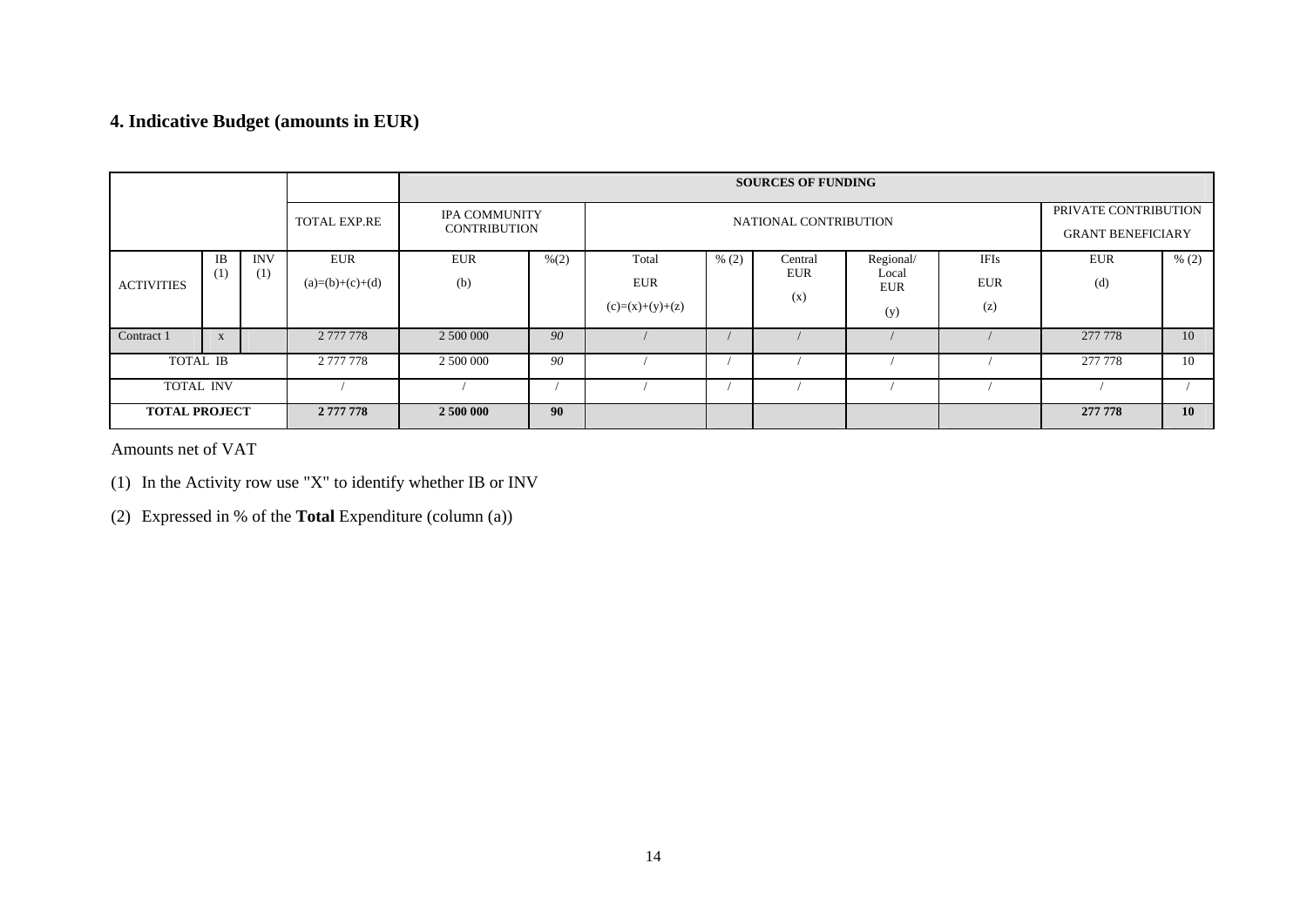| <b>Contracts</b>                 | Launch of Call for<br>Proposals | Signature of<br>contract | <b>Project Completion</b> |
|----------------------------------|---------------------------------|--------------------------|---------------------------|
| <b>Contribution</b><br>Agreement | N/A                             | Q4 2010                  | Q1 2013                   |

# **5. Indicative Implementation Schedule (periods broken down per quarter)**

# **6. Cross cutting issues**

# **6.1 Equal Opportunity**

The project does not directly target equal opportunities but it will respect gender equality, not least through the inputs to upgrade legislation towards EU standards.

# **6.2 Environment**

The most recent criminal phenomenon in South East Europe is related to the environment, i.e. eco-mafia. The programme should also contribute in tackling indirectly this form of organised crime.

# **6.3 Minorities**

Minority and vulnerable groups' concerns will be reflected in all activities under the programme, in particular when it concerns public services, legislative matters and socioeconomic development.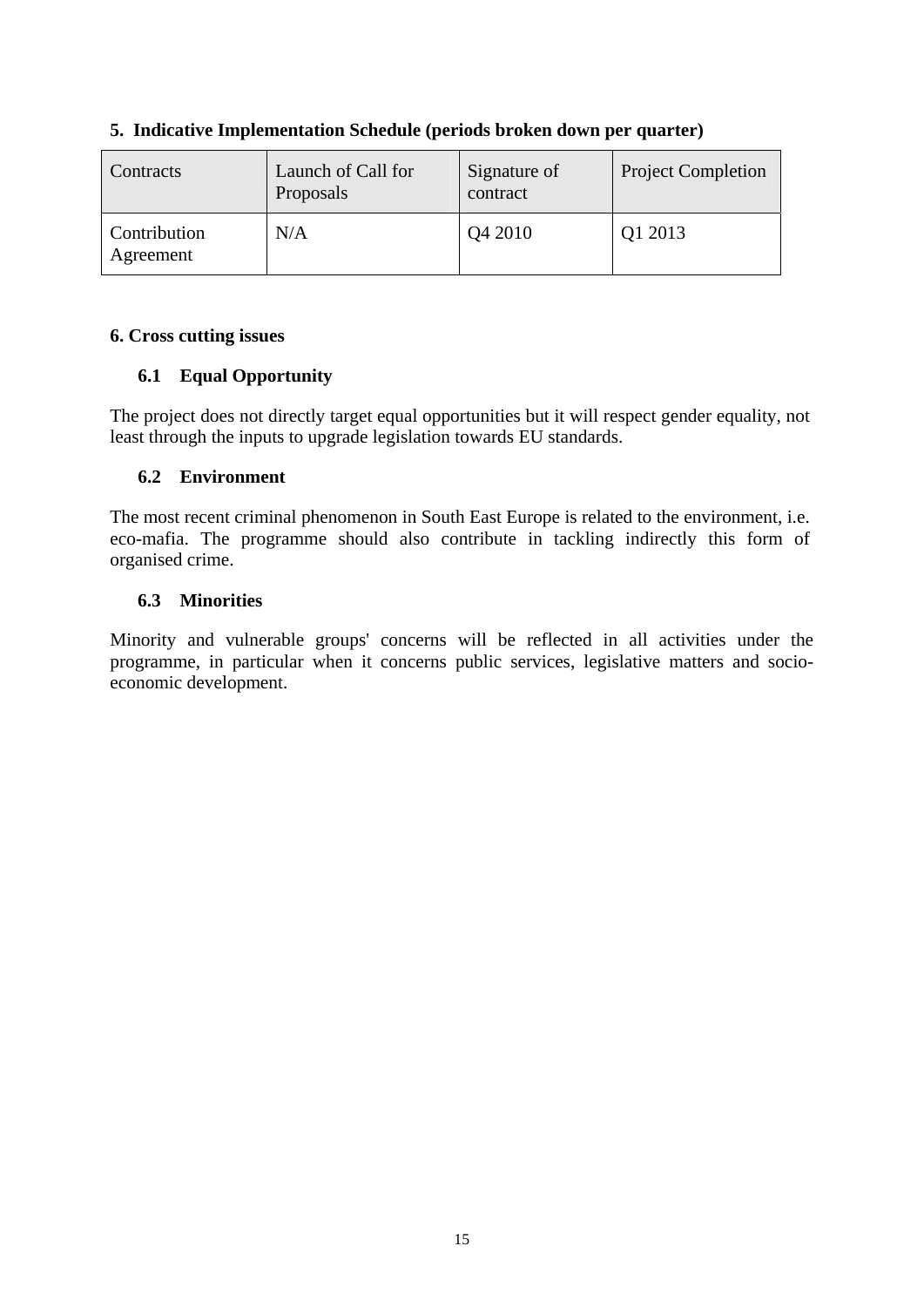# **ANNEXES**

- I- Logical framework matrix in standard format
- II- Amounts (in EUR) contracted and disbursed per quarter over the full duration of project
- III- Description of Institutional Framework
- IV Reference to laws, regulations and strategic documents:
- V- Details per EC funded contract (where applicable)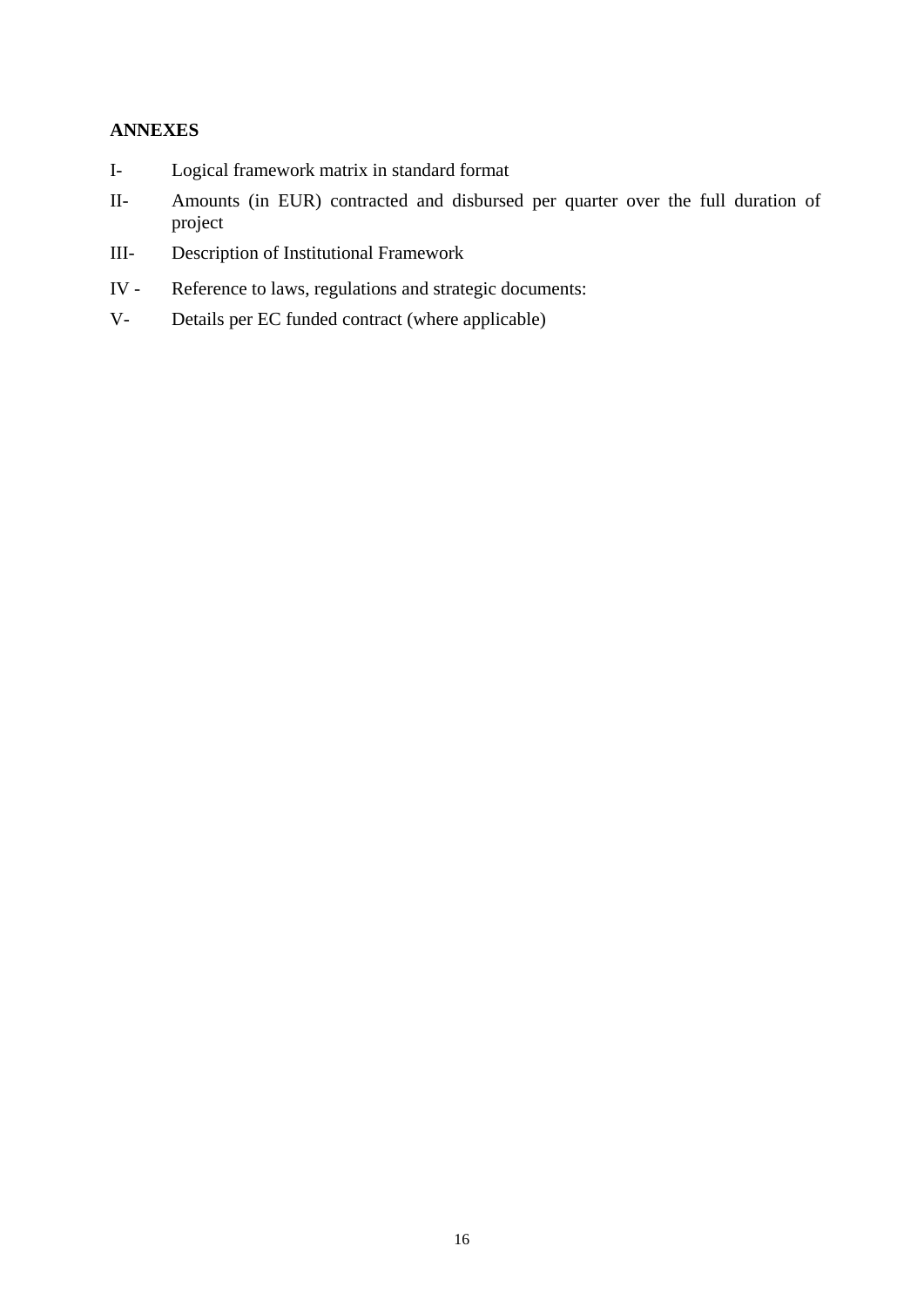# **ANNEX I: Logical framework matrix in standard format**

| LOGFRAME PLANNING MATRIX FOR Project Fiche | <b>Regional Cooperation in Criminal</b><br>Justice: Strengthening capacities in the<br>fight against cybercrime | CRIS No.: $2010/xxx$ -xxx |
|--------------------------------------------|-----------------------------------------------------------------------------------------------------------------|---------------------------|
|                                            | @CyberCrime                                                                                                     |                           |
|                                            | Contracting period expires: 30 November   Disbursement period expires: 30<br>2011                               | November 2014             |
|                                            | Total budget:                                                                                                   | <b>IPA</b> budget         |
|                                            | EUR 2 777 778                                                                                                   | EUR 2 500 000             |

| <b>Overall objective</b>                                                                                                                                                                                                | Objectively verifiable indicators                                                                                                                                                                       | <b>Sources of Verification</b>                                                                                                                                         |                                                                                                                                                                                               |
|-------------------------------------------------------------------------------------------------------------------------------------------------------------------------------------------------------------------------|---------------------------------------------------------------------------------------------------------------------------------------------------------------------------------------------------------|------------------------------------------------------------------------------------------------------------------------------------------------------------------------|-----------------------------------------------------------------------------------------------------------------------------------------------------------------------------------------------|
| To improve Beneficiaries' capacities to prevent and combat<br>cyber crime.                                                                                                                                              | Number of committed<br>infractions related to cyber<br>crime in the Beneficiaries<br>Ratio between committed cyber<br>crime infractions and<br>convictions                                              | Reports of the competent authorities<br>Statistical publications<br>Local and national records (MoI, MoJ)<br><b>SEE OCTA Report</b>                                    |                                                                                                                                                                                               |
| <b>Project purpose</b>                                                                                                                                                                                                  | <b>Objectively verifiable indicators</b>                                                                                                                                                                | <b>Sources of Verification</b>                                                                                                                                         | <b>Assumptions</b>                                                                                                                                                                            |
| Strengthen cross-border and international operational<br>cooperation between law enforcement and judicial<br>authorities of the Beneficiaries and EU Member States in<br>investigations and prosecutions of cybercrime. | Percentage of organised crime.<br>cases in Western Balkans and<br>Turkey where law enforcement<br>co-operation mechanisms were<br>used<br>- Number of joint<br>operations/investigations carried<br>out | Reports of the competent authorities<br>Statistical publications<br>Local and national records (MoI, MoJ)<br>Project reports<br>Monitoring reports<br>Progress reports | Adequate political commitment and<br>financial resources of Beneficiaries<br>Timely and adequate resources available.<br>Efficient cooperation between<br>Beneficiaries and Grant beneficiary |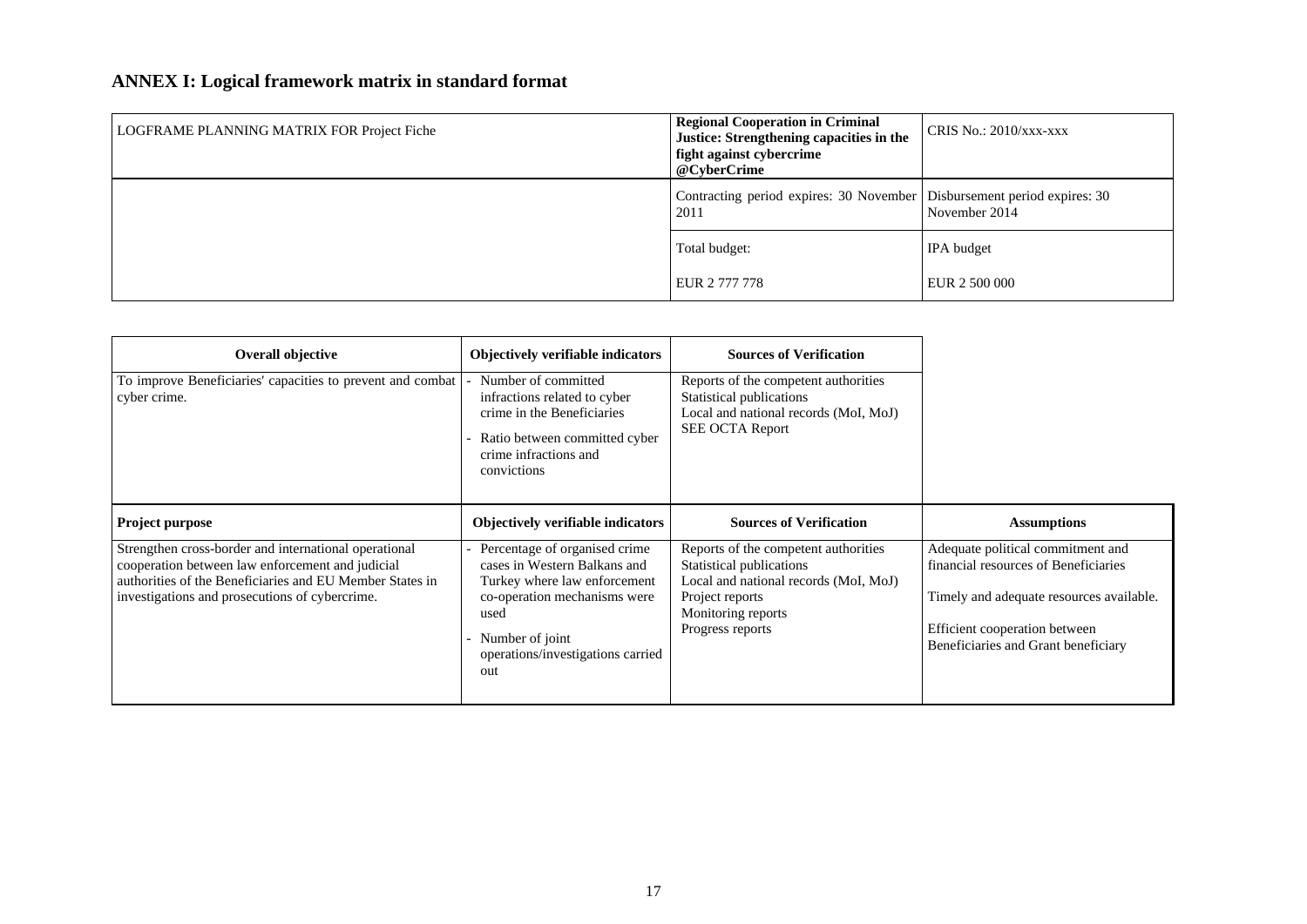| <b>Results</b>                                                                                                                                                                                                                                                                                                                                                                                                                                                                                                                                                 | Objectively verifiable indicators                                                                                                                                                                                                                                                                                                                                                                                                                                                                                                                                                                                              | <b>Sources of Verification</b>                                                                                                    | <b>Assumptions</b>                          |
|----------------------------------------------------------------------------------------------------------------------------------------------------------------------------------------------------------------------------------------------------------------------------------------------------------------------------------------------------------------------------------------------------------------------------------------------------------------------------------------------------------------------------------------------------------------|--------------------------------------------------------------------------------------------------------------------------------------------------------------------------------------------------------------------------------------------------------------------------------------------------------------------------------------------------------------------------------------------------------------------------------------------------------------------------------------------------------------------------------------------------------------------------------------------------------------------------------|-----------------------------------------------------------------------------------------------------------------------------------|---------------------------------------------|
| Improved capacity and facilitated coordination and<br>operational cooperation between law enforcement and<br>judicial authorities of the Beneficiaries and EU Member<br>States to fight cybercrime.<br>Harmonisation of legislation. Amendments are<br>1.<br>available to bring relevant legislation fully in line with the<br>EU acquis, in particular the Convention on Cybercrime and<br>its Protocol on Xenophobia and Racism and related<br>international standards on data protection, and thus<br>harmonisation of legislation among the Beneficiaries. | Number and quality of laws<br>drafted and adopted;<br>Compliance of (draft) domestic<br>legislation with the EU acquis,<br>in particular the Convention on<br>Cybercrime and its Protocol;<br>Number of workshops<br>organised and legal opinions<br>prepared.                                                                                                                                                                                                                                                                                                                                                                 | Project reports<br>Country profiles<br>Monitoring reports<br>Reports of the Cybercrime Convention<br>Committee<br><b>SEE OCTA</b> | Draft legislation is adopted by Parliaments |
| 2.<br>Regional law enforcement and judicial<br>cooperation. Enhanced cross-border and international<br>operational law enforcement and judicial cooperation,<br>including exchange of information and best practices, for<br>the purposes of investigations or proceedings concerning<br>criminal offences related to cybercrime <sup>16</sup> and electronic<br>evidence (extradition, mutual assistance, 24/7 contact point<br>network for information exchange, cooperation between<br>high-tech crime units).                                              | Ratio of prosecutions and<br>convictions for cyber crime<br>(before and after the project);<br>Number of cases where<br>Beneficiaries cooperate with<br>each other in cyber crime<br>criminal proceedings;<br>Number and timeliness of<br>requests sent/received by 24/7<br>points of contact, and police<br>units:<br>Number and timeliness of<br>requests for judicial<br>cooperation sent/received by<br>prosecutors, courts, Ministries<br>of Justice:<br>Number of joint<br>initiatives/operations<br>developed;<br>Comparative analyses and<br>exchange of experience on the<br>functioning of high-tech crime<br>units. | Project reports<br>Country profiles<br>Monitoring reports<br>Reports of the Cybercrime Convention<br>Committee<br><b>SEE OCTA</b> |                                             |
| Cybercrime training platform. Pilot cybercrime<br>3.<br>training platform created and coordinated and interlinked<br>training programmes for law enforcement authorities,<br>prosecutors and judges from the Beneficiaries concerning                                                                                                                                                                                                                                                                                                                          | Number of persons trained;<br>Quality and dissemination of<br>training material;<br>Training concepts developed                                                                                                                                                                                                                                                                                                                                                                                                                                                                                                                | Project reports<br>Country profiles<br>Monitoring reports<br>Reports of the Cybercrime Convention                                 |                                             |

<span id="page-17-0"></span><sup>&</sup>lt;sup>16</sup> Reference to Chapter 3 of the Convention of Cybercrime: International cooperation.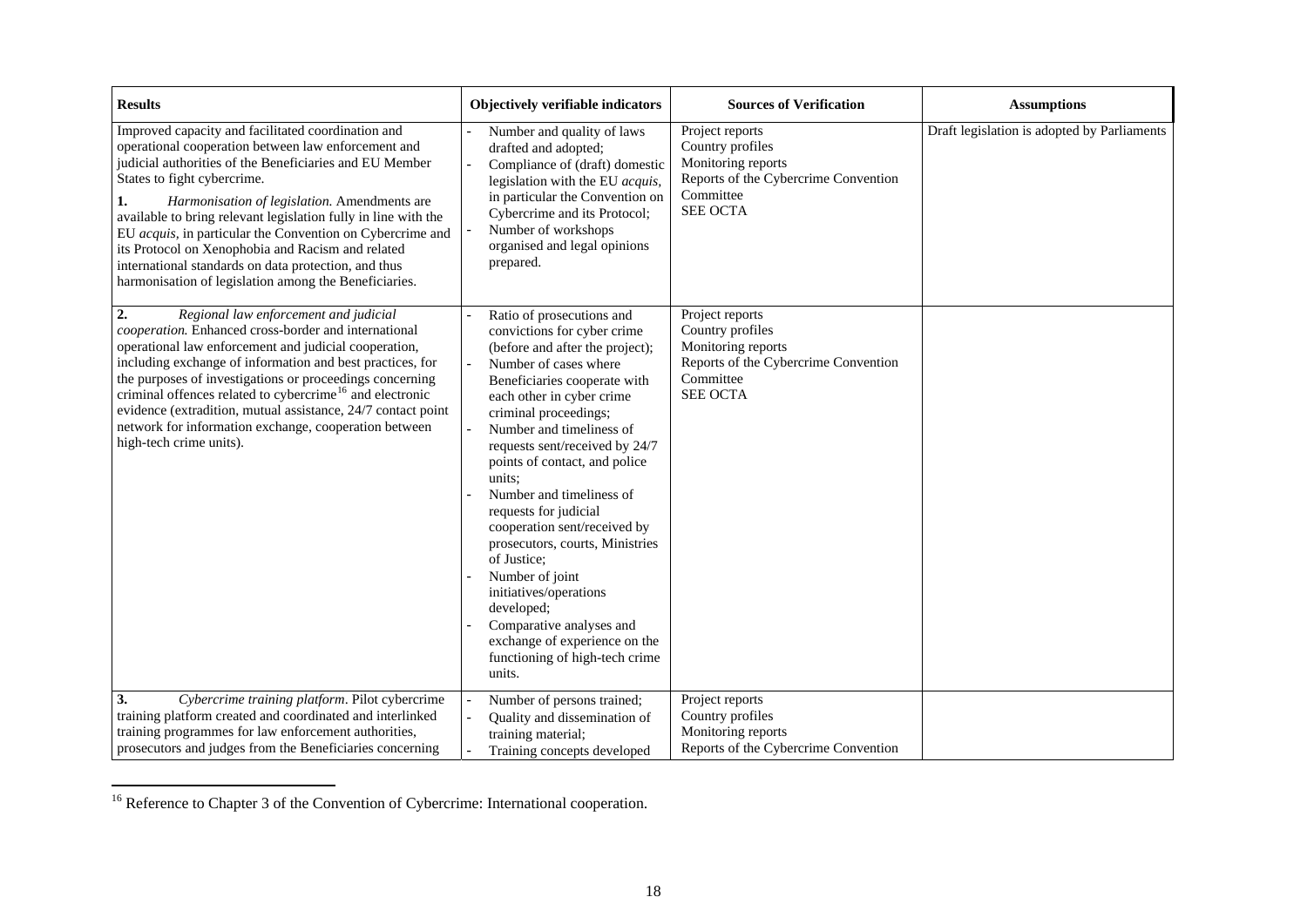| investigation procedures, prosecution and adjudication of<br>criminal offences related to cybercrime organised, in<br>cooperation and coordination with Europol.                                                                                                                                                                                                         | and adopted for law<br>enforcement, prosecutors and<br>judges in coordination with the<br>Europol training working<br>group;<br>Training materials available<br>and translated for law<br>enforcement, prosecutors and<br>judges;<br>Number of pilot training events<br>organised;<br>Level of institutionalisation of<br>training platform and related<br>cybercrime training.                                                                     | Committee<br><b>SEE OCTA</b>                                                                                                      |  |
|--------------------------------------------------------------------------------------------------------------------------------------------------------------------------------------------------------------------------------------------------------------------------------------------------------------------------------------------------------------------------|-----------------------------------------------------------------------------------------------------------------------------------------------------------------------------------------------------------------------------------------------------------------------------------------------------------------------------------------------------------------------------------------------------------------------------------------------------|-----------------------------------------------------------------------------------------------------------------------------------|--|
| Financial investigations. Capacities of financial<br>4.<br>investigators, Financial Intelligence Units (FIU), and/or<br>relevant law enforcement units in charge of fighting<br>against cyber criminals in following crime proceeds on the<br>internet improved and their cooperation with the financial<br>sector strengthened.                                         | Number of financial<br>investigators who have<br>received special procedures'<br>training in cyber crime<br>investigation;<br>Number of financial<br>investigations related to the<br>internet;<br>Agreements concluded<br>between high-tech crime units,<br>FIUs and the financial sector;<br>Number of regional events to<br>exchange good practices.                                                                                             | Project reports<br>Country profiles<br>Monitoring reports<br>Reports of the Cybercrime Convention<br>Committee<br><b>SEE OCTA</b> |  |
| Cooperation between law enforcement experts<br>5.<br>and Internet Service Providers (ISPs) in investigations<br>related to cybercrime through the application of national<br>legislation and other relevant international instruments<br>reinforced (cross-sector information exchange will be<br>considered also in the light of existing rules on data<br>protection). | Memoranda of understanding<br>between ISPs and law<br>enforcement agreed upon in<br>each Beneficiaries;<br>Level of implementation of the<br>law enforcement – ISP<br>guidelines of the Council of<br>Europe and the JAI Council<br>conclusions of November<br>2008;<br>Number and timeliness of<br>requests sent/received by law<br>enforcement to ISPs;<br>Number of regional events to<br>exchange good practices and<br>facilitate cooperation. | Project reports<br>Country profiles<br>Monitoring reports<br>Reports of the Cybercrime Convention<br>Committee<br><b>SEE OCTA</b> |  |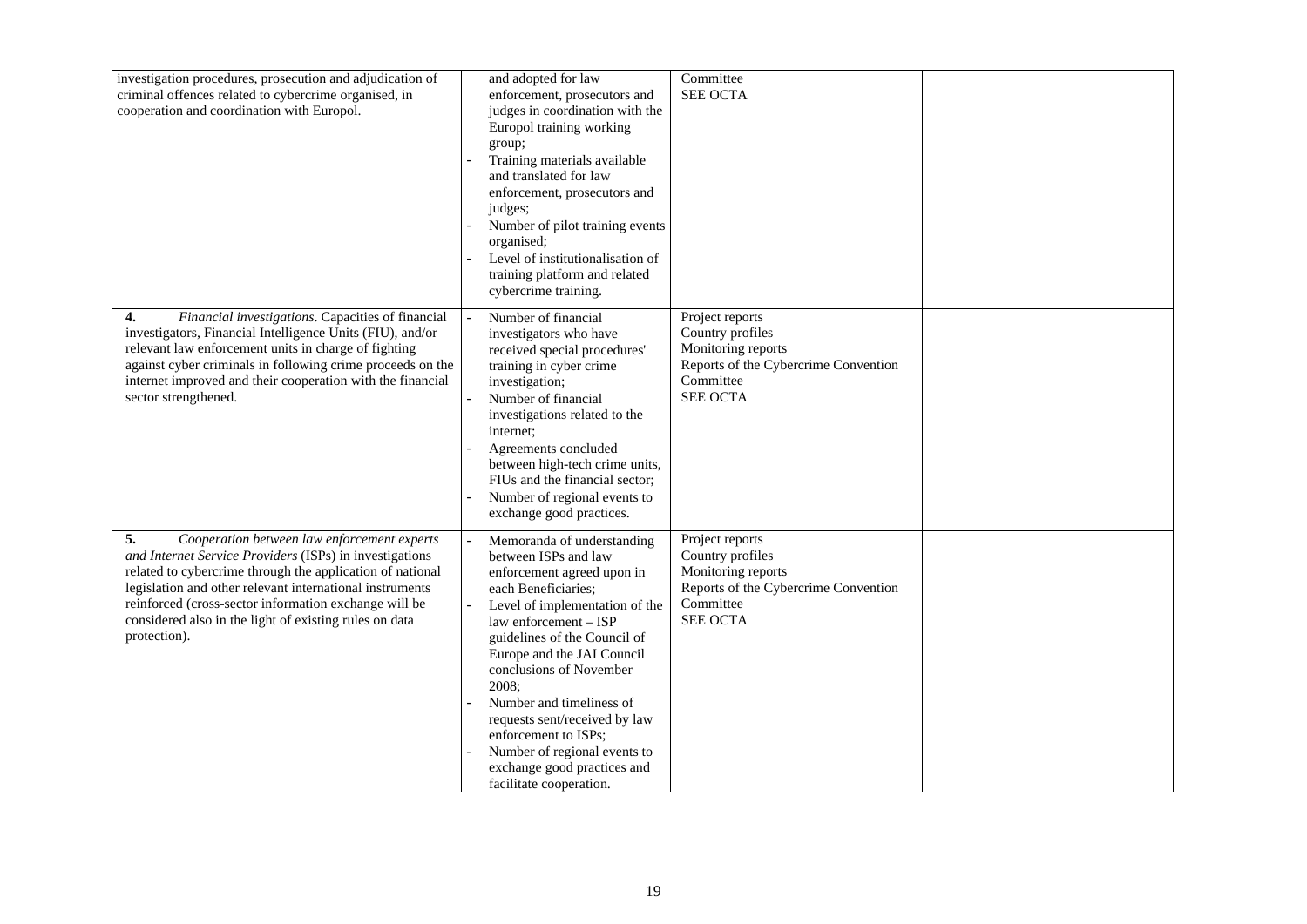| <b>Activities</b>                                                                                                                                                                                                                                                                                                                                                                                                                                                                                                                                                                                                                                                                                                                                                                                                                                                                                                                                                                              | <b>Means</b>                                                                                                                               | <b>Costs</b>  | <b>Assumptions</b>                                                                                                                                                                                                                                                                                                                  |
|------------------------------------------------------------------------------------------------------------------------------------------------------------------------------------------------------------------------------------------------------------------------------------------------------------------------------------------------------------------------------------------------------------------------------------------------------------------------------------------------------------------------------------------------------------------------------------------------------------------------------------------------------------------------------------------------------------------------------------------------------------------------------------------------------------------------------------------------------------------------------------------------------------------------------------------------------------------------------------------------|--------------------------------------------------------------------------------------------------------------------------------------------|---------------|-------------------------------------------------------------------------------------------------------------------------------------------------------------------------------------------------------------------------------------------------------------------------------------------------------------------------------------|
| <b>Activity 1:</b><br>Review legislation against the Convention<br>on Cybercrime of the Council of Europe, organise<br>workshops on cybercrime legislation, and<br>regional/international conferences on good practices<br>regarding cybercrime legislation.<br>Develop cross-border and international<br><b>Activity 2:</b><br>operational law enforcement and judicial cooperation and<br>networking among the Beneficiaries, and with EU Member<br>States, through the strengthening of the capacities of the<br>24/7 international police contact point network for<br>information exchange, sharing of best practices and lessons<br>learned, the establishment of harmonised law enforcement<br>standards and procedures, for the purposes of investigations<br>or proceedings on criminal offences related to cybercrime;<br>carry out studies and organise regional workshops to<br>prepare an analysis of high-tech crime units and draft<br>recommendations for their strengthening. | The European Commission will<br>conclude a Direct Grant<br>(Contribution Agreement) with the<br>Council of Europe (no Joint<br>Management) | EUR 2 500 000 | Very good management and<br>communication capacities of Grant<br>beneficiary + knowledge and experience<br>of/in the Beneficiaries<br>Efficient cooperation between<br>Beneficiaries and Grant beneficiary<br>Commitment of judicial and law<br>enforcement services in implementing<br>project activities in a professional manner |
| Set-up a pilot cybercrime training platform<br><b>Activity 3:</b><br>for law enforcement experts on cybercrime investigations<br>and forensic computing from the Beneficiaries, in<br>cooperation with experts from EU Member States, as well<br>as from Europol, the European Police College (CEPOL),<br>and the European Judicial Training Network (ETJN),<br>develop training concepts and organise training for<br>prosecutors and judges on cybercrime investigations and<br>electronic evidence.                                                                                                                                                                                                                                                                                                                                                                                                                                                                                         |                                                                                                                                            |               |                                                                                                                                                                                                                                                                                                                                     |
| Upgrade the capacity of financial<br><b>Activity 4:</b><br>investigators and officials of Financial Intelligence Units<br>(FIU) providing training on analysis and investigation of<br>criminal proceeds flows on the internet involving the<br>Beneficiaries, organising workshops in financial<br>investigation involving information and communication<br>technologies, developing cooperation<br>procedures/agreements between financial investigators, FIU<br>and the private sector (including financial sector).                                                                                                                                                                                                                                                                                                                                                                                                                                                                        |                                                                                                                                            |               |                                                                                                                                                                                                                                                                                                                                     |
| Organise seminars on cooperation methods<br><b>Activity 5:</b><br>between law enforcement authorities and Internet Service<br>Providers (ISPs), workshops for law enforcement<br>authorities to develop methods for cooperation with Internet<br>Service Providers and vice-versa, including training on data<br>protection standards in the Beneficiaries, seminars on the                                                                                                                                                                                                                                                                                                                                                                                                                                                                                                                                                                                                                    |                                                                                                                                            |               |                                                                                                                                                                                                                                                                                                                                     |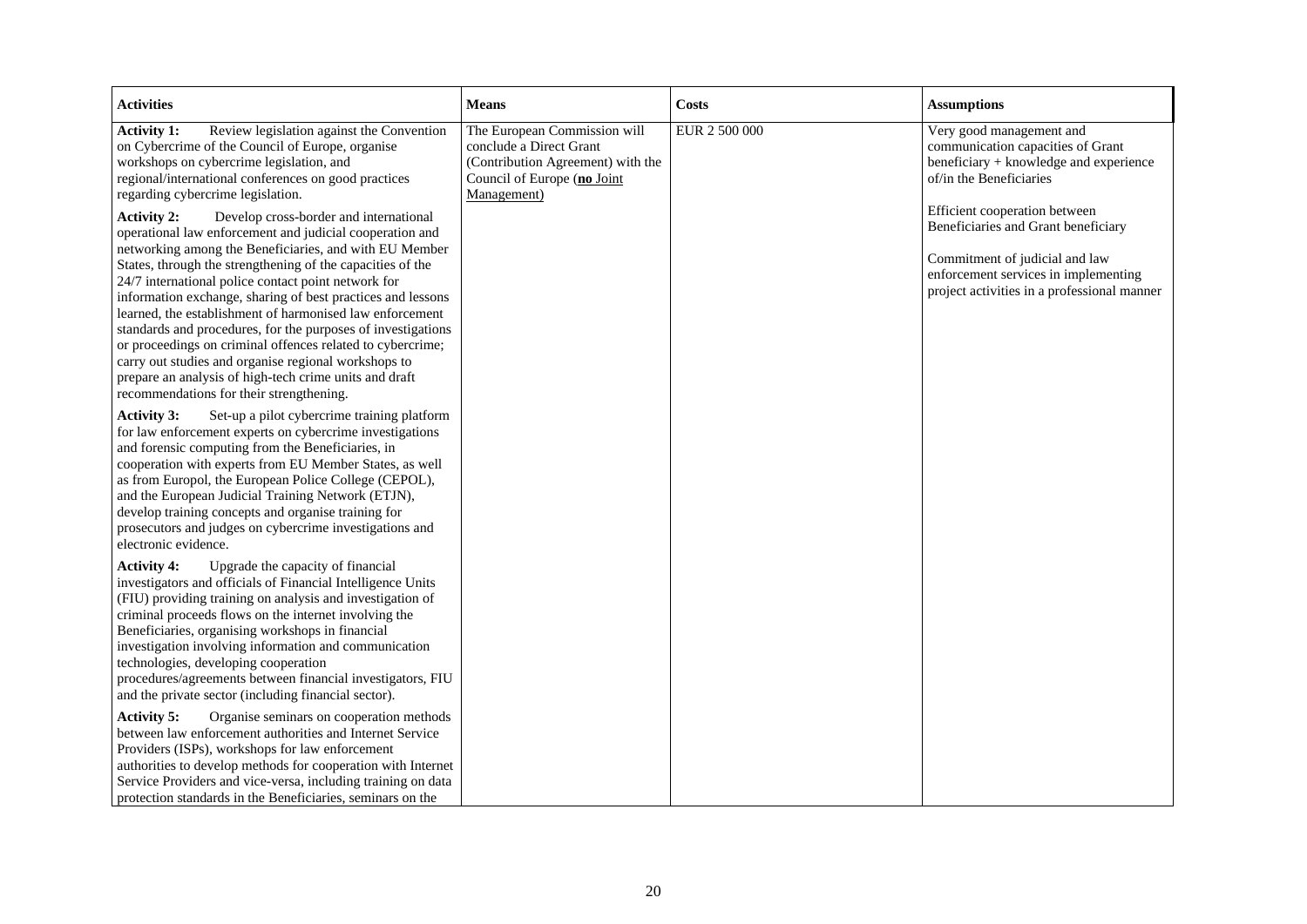| establishment of formal partnerships between law<br>enforcement authorities and ISPs. |  |  |
|---------------------------------------------------------------------------------------|--|--|
|                                                                                       |  |  |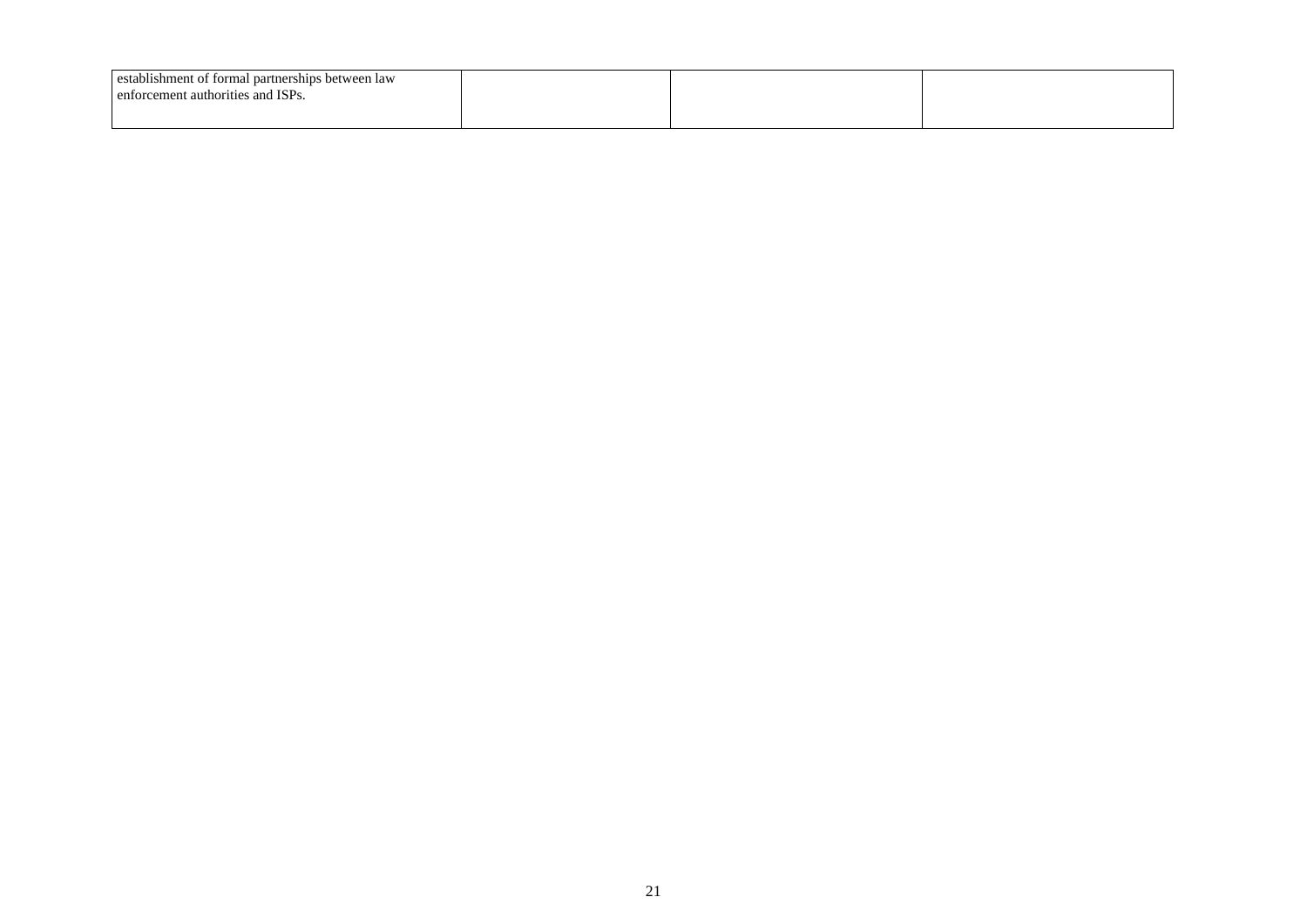| <b>Contracted</b> | Q4 2010   | Q1 2011             | Q <sub>2</sub> 2011 | Q3 2011 | Q4 2011     | Q1 2012 | Q <sub>2</sub> 2012 | Q32012                 | Q42012     |
|-------------------|-----------|---------------------|---------------------|---------|-------------|---------|---------------------|------------------------|------------|
| Contract 1        | 2 500 000 |                     |                     |         |             |         |                     |                        |            |
| <b>Cumulated</b>  | 2 500 000 |                     |                     |         |             |         |                     |                        |            |
| <b>Disbursed</b>  | Q1 2011   | Q <sub>2</sub> 2011 | Q3 2011             | Q4 2011 | Q1 2012     | Q2 2012 | Q3<br>2012          | Q <sub>4</sub><br>2012 | Q1 2013    |
|                   |           |                     |                     |         |             |         |                     |                        |            |
| Contract 1        | $000000*$ |                     |                     |         | $1250000**$ |         |                     |                        | 250 000*** |

**ANNEX II: Amounts (in EUR) contracted and disbursed per quarter over the full duration of project** 

\*First instalment of pre-financing (80% of the part of the forecast budget for the first 12 months of project implementation) \*\*Further annual instalment(s) of pre-financing

\*\*\*Final payment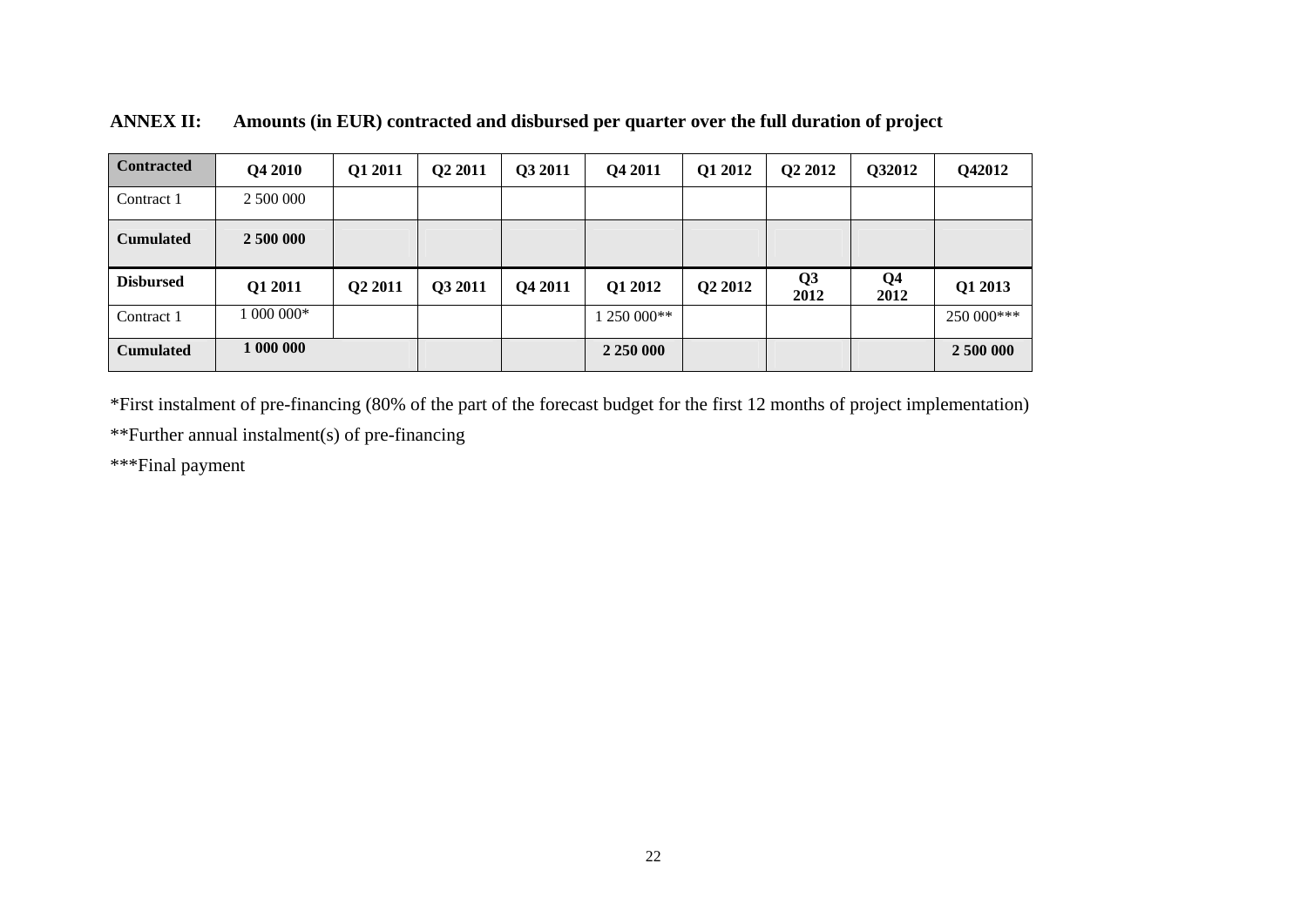## **ANNEX III Description of Institutional Framework**

The authorities responsible of the implementation of the project will be the relevant departments in the Ministries of Interior and Ministries of Justice of the Beneficiaries, including law enforcement agencies and judicial authorities (criminal police, financial investigators, 24/7 contact points, prosecutors' offices, courts) involved in investigation and prosecution of cyber crime cases.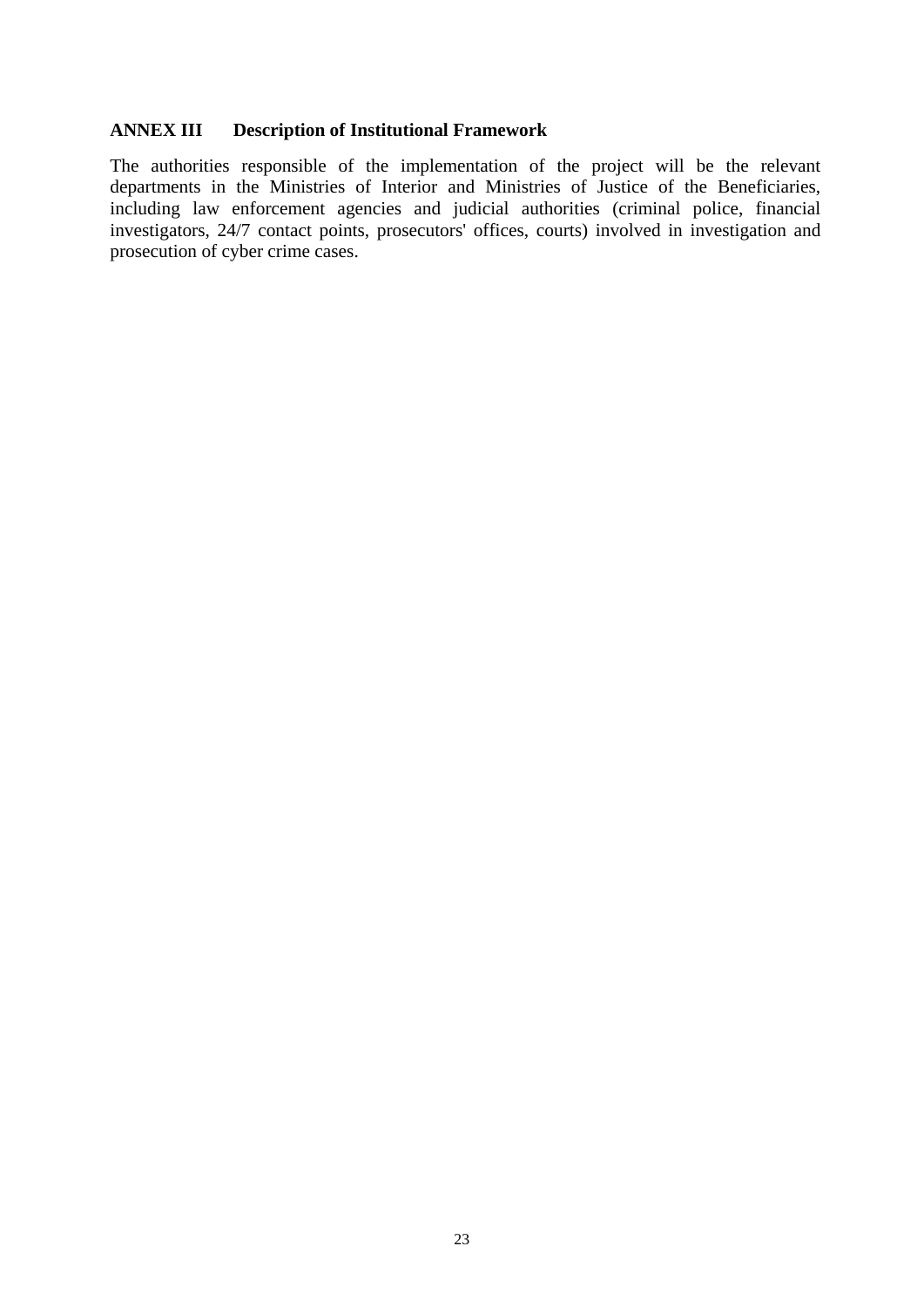## **ANNEX IV: Reference to laws, regulations and strategic documents**

- Multi-beneficiary Multi-annual Indicative Planning Document 2009-2011
- Commission's Communication of 5 March 2008 "Western Balkans: Enhancing the European perspective"
- Commission's Communication of 5 November 2008 "Enlargement Strategy and Main Challenges 2008-2009" COM(2008) 674 final
- Commission's Communication of 27 January 2006 "The Western Balkans on the Road to the EU: Consolidation Stability and Raising Prosperity"
- Commission's Communication of 22 May 2007 "Towards a general policy on the fight against cyber crime" (COM(2007) 267 final)
- Convention on Cybercrime, CETS No.: 185, Council of Europe
- Justice and Home Affairs Council Meeting of 27-28 November 2008
- Justice and Home Affairs Council Meeting of 4-5 June 2009
- Work Programme of the Czech Presidency, Europe without Barriers, January 2009
- Council Action Oriented Paper on Improving Cooperation on Organised Crime, Corruption, Illegal Migration and Counter-terrorism, between the EU, Western Balkans and relevant ENP countries of 12 May 2006
- Council Decision of 18 February 2008 (2008/210/EC) on the principles, priorities and conditions contained in the European Partnership with Albania and repealing Decision 2006/54/EC
- Council Decision of 18 February 2008 (2008/211/EC) on the principles, priorities and conditions contained in the European Partnership with Bosnia and Herzegovina and repealing Decision 2006/55/EC
- Council Decision of 12 February 2008 (2008/119/EC) on the principles, priorities and conditions contained in the Accession Partnership with Croatia and repealing Decision 2006/145/EC
- Council Decision of 18 February 2008 (2008/212/EC) on the principles, priorities and conditions contained in the Accession Partnership with the former Yugoslav Republic of Macedonia and repealing Decision 2006/57/EC
- Council Decision of 22 January 2007 (2007/49/EC) on the principles, priorities and conditions contained in the European Partnership with Montenegro
- 2008/157/EC: Council Decision of 18 February 2008 on the principles, priorities and conditions contained in the Accession Partnership with the Republic of Turkey and repealing Decision 2006/35/EC
- Council Decision of 18 February 2008 (2008/213/EC) on the principles, priorities and conditions contained in the European Partnership with Serbia including Kosovo as defined by United Nations Security Council Resolution 1244 of 10 June 1999 and repealing Decision 2006/56/EC
- Council and Commission Decision of 13 December 2004 concerning the conclusion of the Stabilisation and Association Agreement between the European Communities and their Member States, of the one part, and the Republic of Croatia, of the other part -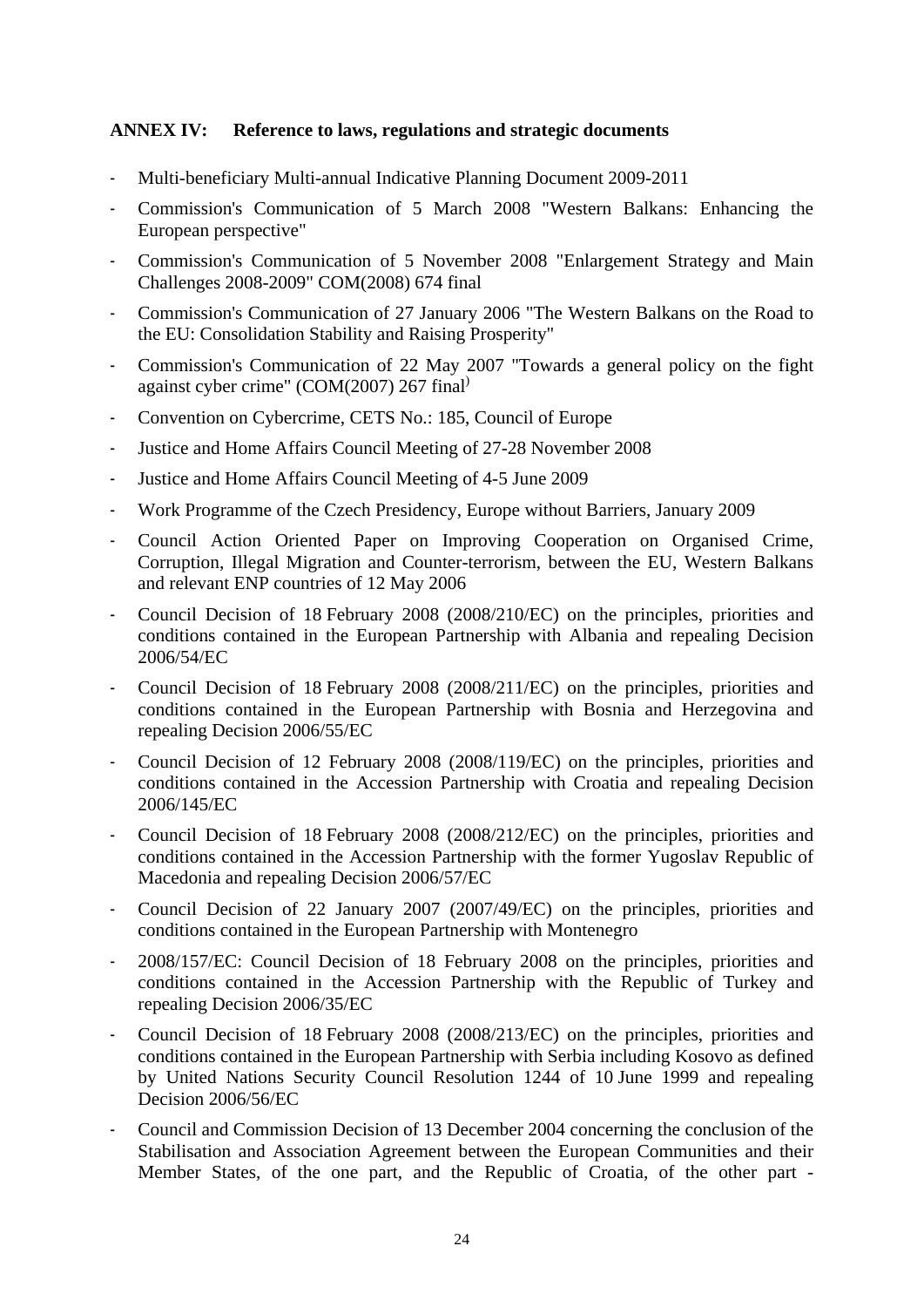Stabilisation and Association Agreement between the European Communities and their Member States, of the one part, and the Republic of Croatia, of the other part

- Council and Commission Decision of 26 March 2001 concerning the conclusion of the Stabilisation and Association Agreement between the European Communities and their Member States, of the one part, and the former Yugoslav Republic of Macedonia, of the other part - Stabilisation and Association Agreement between the European Communities and their Member States, of the one part, and the former Yugoslav Republic of Macedonia, of the other part
- Council and Commission Decision of 22 May 2006 concerning the conclusion of the Stabilisation and Association Agreement between the European Communities and their Member States, of the one part, and the Republic of Albania, of the other part - Stabilisation and Association Agreement between the European Communities and their Member States, of the one part, and the Republic of Albania, of the other part
- Albania 2008 Progress Report
- Bosnia and Herzegovina 2008 Progress Report
- Croatia 2008 Progress Report
- The former Yugoslav Republic of Macedonia 2008 Progress Report
- Montenegro 2008 Progress Report
- Serbia 2008 Progress Report
- Kosovo 2008 Progress Report
- Turkey 2008 Progress Report